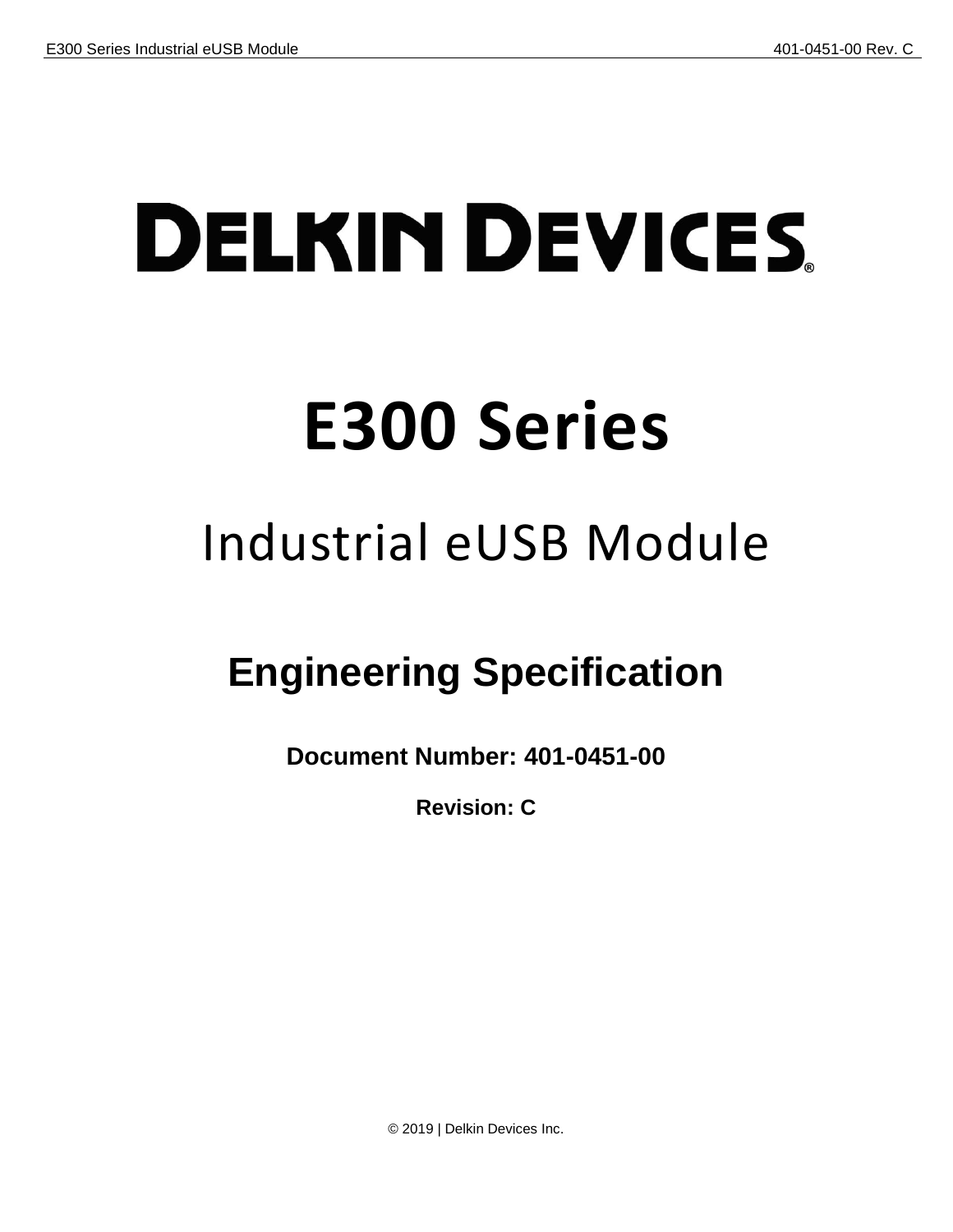## **Product Overview**

- ⚫ **Capacity** ■ 1GB – 32GB
- ⚫ **USB Interface** ■ USB 3.1 Compliant
- ⚫ **Flash Interface**
	- Flash type: SLC
- ⚫ **Performance**
	- Read: up to 75 MB/s
	- Write: up to 29 MB/s
- ⚫ **Power ConsumptionNote1**
	- Active mode: < 125mA
		- $\blacksquare$  Idle mode: < 45mA
- ⚫ **MTBF**
	- More than 2,000,000 hours at 0°C
- ⚫ **Features**
	- Static and Dynamic Wear Leveling
	- Bad Block Management
	- SMART
	- Firmware Update Capability
- ⚫ **Temperature Range**
	- $\blacksquare$  Operation: -40°C ~ 85°C
	- Storage:  $-50^{\circ}$ C ~  $+100^{\circ}$ C
- ⚫ **RoHS compliant**

#### **Notes:**

1. Please see ["5.2](#page-12-0) [Power Consumption"](#page-12-0) for details.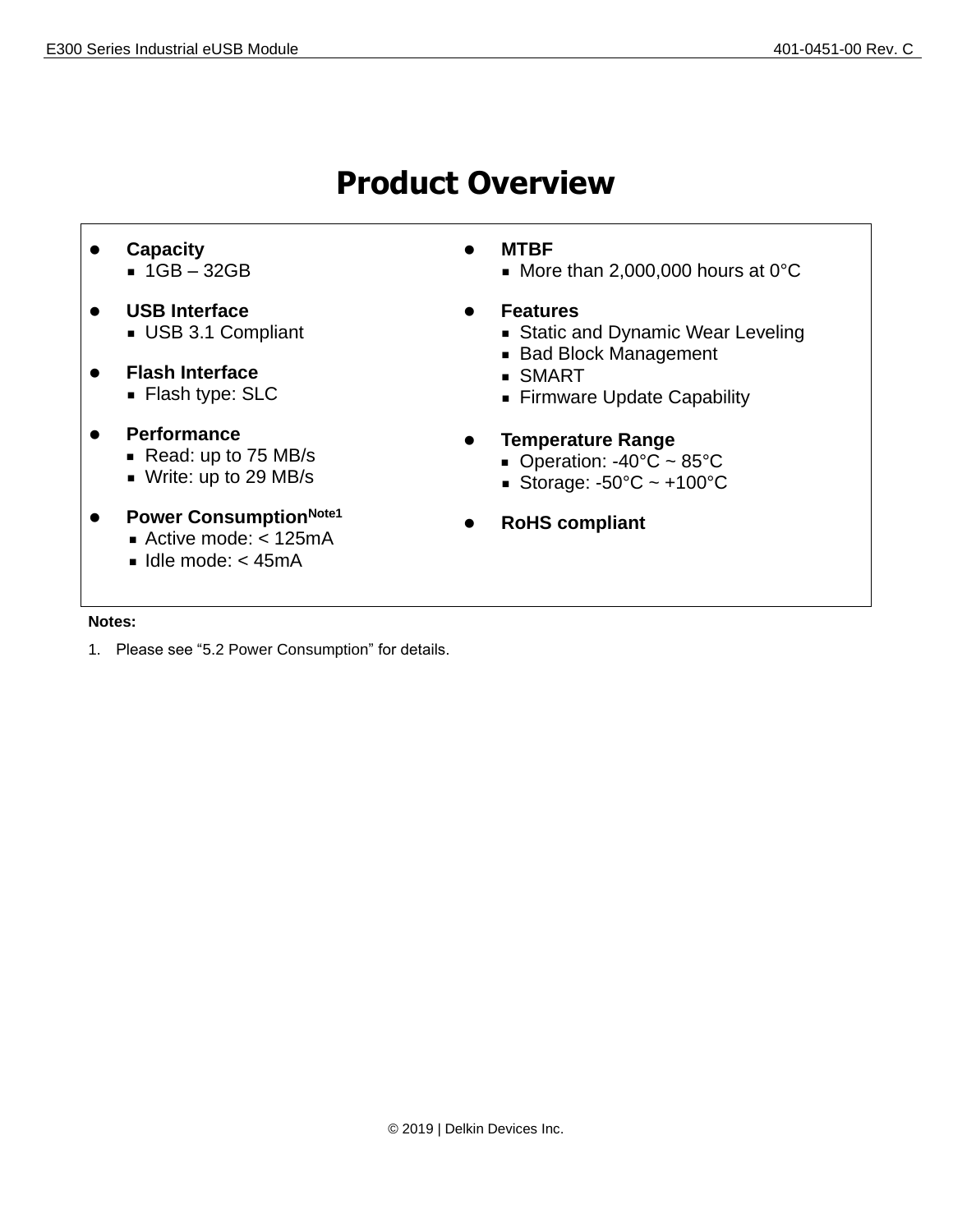## TABLE OF CONTENTS

| $\mathbf 1$ .                |      |        |   |
|------------------------------|------|--------|---|
|                              | 1.1. |        |   |
|                              | 1.2. |        |   |
|                              |      | 1.2.1. |   |
|                              |      | 1.2.2. |   |
|                              |      | 1.2.3. |   |
|                              |      | 1.2.4. |   |
|                              |      | 1.2.5. |   |
|                              |      | 1.2.6. |   |
|                              |      | 1.2.7. |   |
|                              |      | 1,2.8. |   |
|                              |      | 1.2.9. |   |
| 2.                           |      |        |   |
|                              | 2.1. |        |   |
|                              | 2.2. |        |   |
|                              | 2.3. |        |   |
|                              | 2.4. |        |   |
| 3.                           |      |        |   |
|                              | 3.1. |        |   |
|                              |      | 3.1.1. |   |
|                              |      | 3.1.2. |   |
|                              | 3.2. |        |   |
|                              | 3.3. |        |   |
| 4.                           |      |        |   |
| 5.                           |      |        |   |
|                              | 5.1. |        |   |
|                              | 5.2. |        |   |
| 6.                           |      |        |   |
|                              | 6.1. |        |   |
| 7.                           |      |        |   |
| © 2019   Delkin Devices Inc. |      |        | 3 |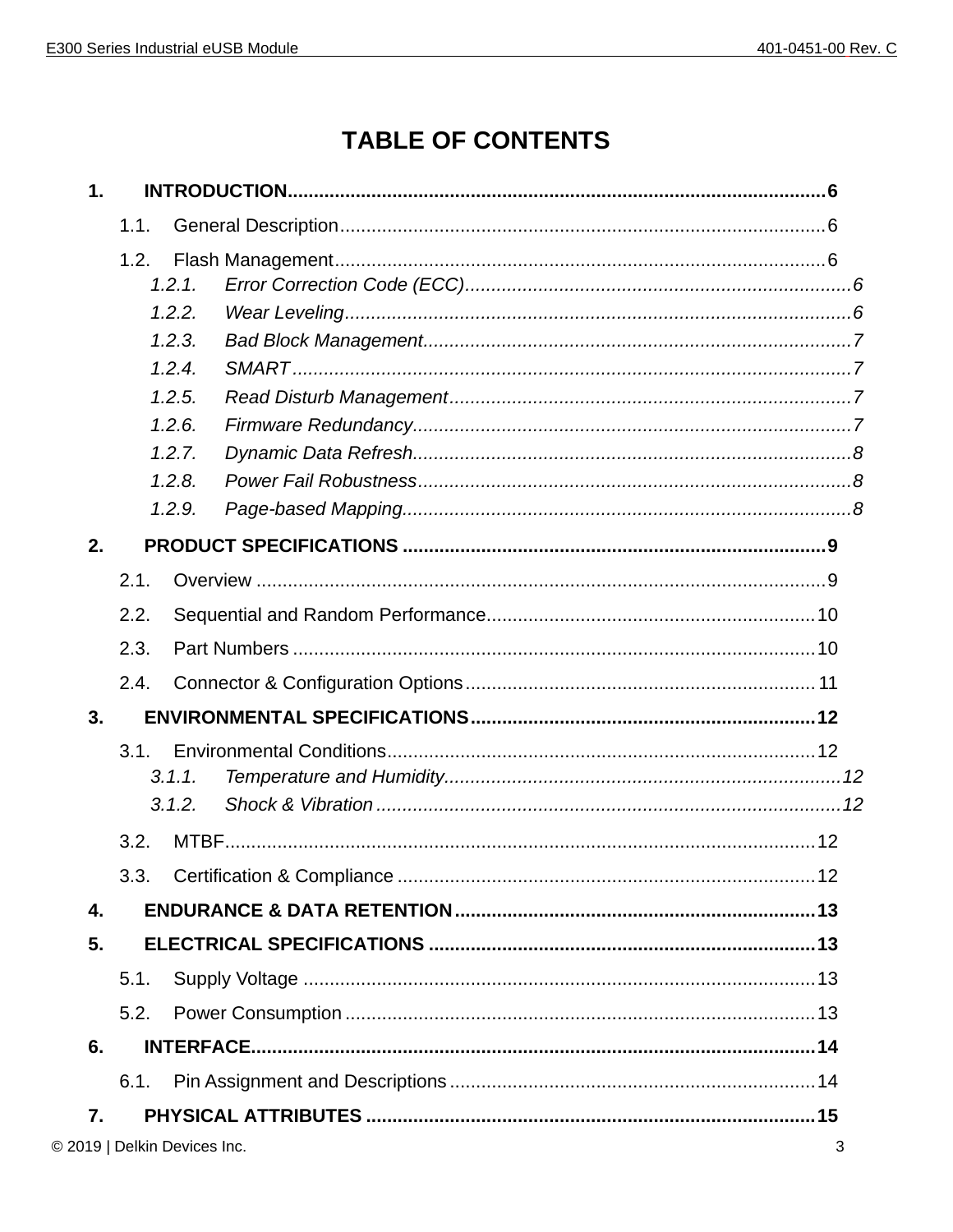|    | 7.1. |         |                                                       |  |
|----|------|---------|-------------------------------------------------------|--|
|    | 7.2. |         |                                                       |  |
| 8. |      |         |                                                       |  |
|    | 8.1. |         |                                                       |  |
|    | 8.2. |         |                                                       |  |
|    | 8.3. |         |                                                       |  |
|    |      | 8.3.1.  |                                                       |  |
|    |      | 8.3.2.  |                                                       |  |
|    |      | 8.3.3.  |                                                       |  |
|    |      | 8.3.4.  |                                                       |  |
|    |      | 8.3.5.  |                                                       |  |
|    |      | 8.3.6.  |                                                       |  |
|    |      | 8.3.7.  |                                                       |  |
|    |      | 8.3.8.  |                                                       |  |
|    |      | 8.3.9.  |                                                       |  |
|    |      | 8.3.10. |                                                       |  |
|    |      | 8.3.11. |                                                       |  |
|    |      | 8.3.12. |                                                       |  |
|    |      | 8.3.13. |                                                       |  |
|    |      | 8.3.14. |                                                       |  |
|    |      | 8.3.15. |                                                       |  |
|    |      | 8.3.16. |                                                       |  |
|    |      | 8.3.17. |                                                       |  |
|    |      | 8.3.18. | Spare Block Count Worst Channel Attribute Threshold25 |  |
|    |      | 8,3,19, |                                                       |  |
|    |      | 8.3.20. |                                                       |  |
|    |      | 8.3.21. |                                                       |  |
|    |      | 8.3.22. |                                                       |  |
|    |      | 8.3.23. |                                                       |  |
|    |      | 8.3.24. |                                                       |  |
|    |      | 8.3.25. |                                                       |  |
|    |      | 8.3.26. |                                                       |  |
|    |      | 8.3.27. |                                                       |  |
|    |      | 8.3.28. |                                                       |  |
|    |      | 8.3.29. |                                                       |  |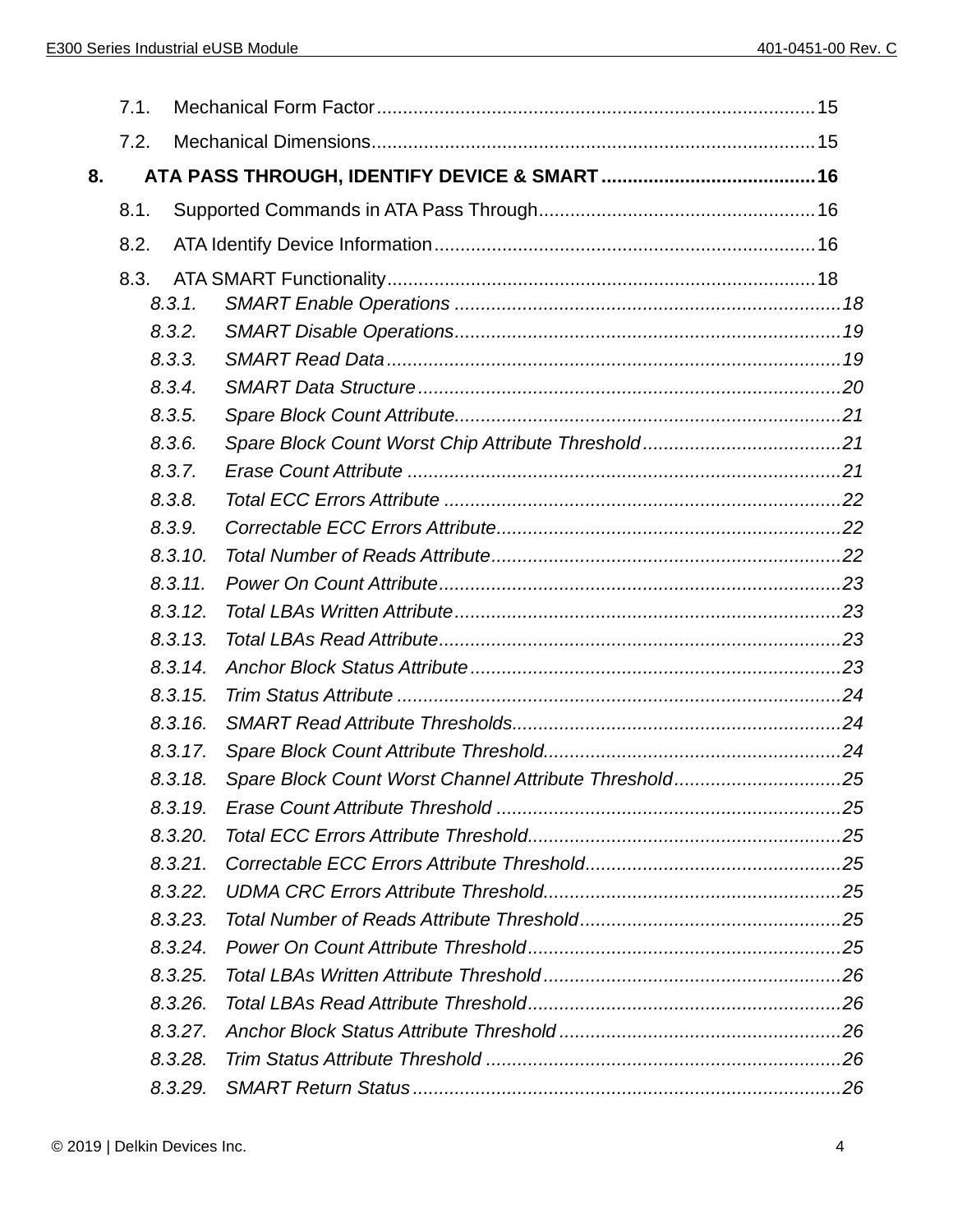## **LIST OF TABLES**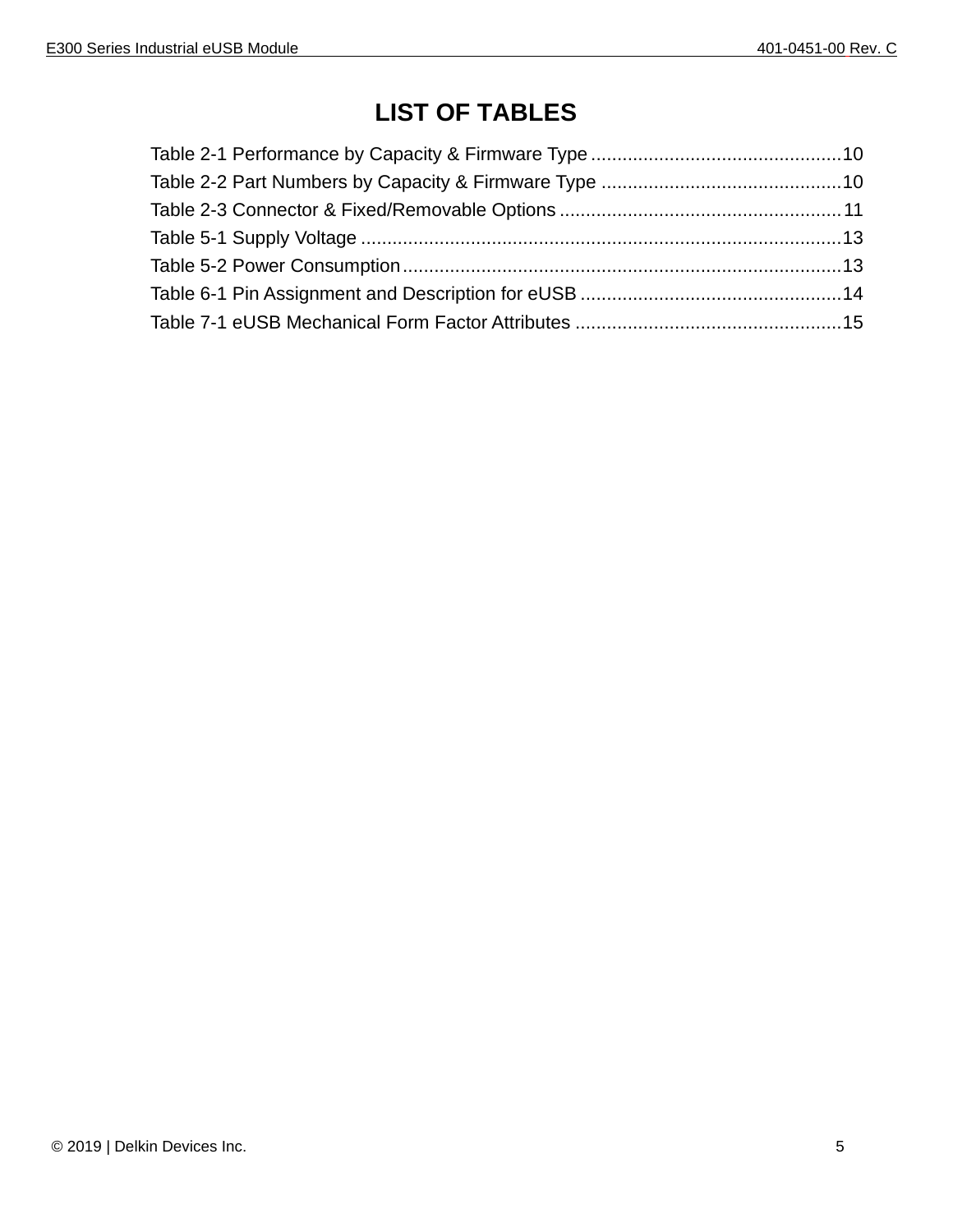## <span id="page-5-0"></span>**1.Introduction**

## <span id="page-5-1"></span>**1.1. General Description**

Delkin's E300 Series Embedded USB (eUSB) is designed as a compact, non-removable storage module to be used as a boot device or for storage of critical data. The industrialgrade eUSB is fully compliant with USB 3.1 specifications, and is built with industrial temp SLC NAND flash.

## <span id="page-5-2"></span>**1.2. Flash Management**

## <span id="page-5-3"></span>**1.2.1. Error Correction Code (ECC)**

Flash memory cells will deteriorate with use, which might generate random bit errors in the stored data. Thus, the controller in Delkin's Industrial eUSB drive applies an advanced BCH ECC algorithm, which can detect and correct errors occur during read processes, ensuring data been read correctly, as well as protecting data from corruption. The Delkin Industrial eUSB also employs "near-miss" ECC, such that all blocks which reach a certain error threshold are automatically refreshed immediately upon detection. The threshold is determined by the specific flash and ECC configuration in the card.

## <span id="page-5-4"></span>**1.2.2. Wear Leveling**

NAND Flash devices can only undergo a limited number of program/erase cycles, and in most cases, the flash media are not used evenly. If some blocks are updated more frequently than others, the lifetime of the device would be reduced significantly. Thus, Wear Leveling techniques are applied to extend the lifespan of NAND Flash by evenly distributing write and erase cycles across the media.

The controller in Delkin's newest Industrial eUSB drive utilizes an advanced Wear Leveling algorithm, which optimizes life and performance, through a combination of static and global wear leveling. Static wear leveling is utilized until one flash reaches 90% of the rated P/E cycles, which is more efficient from a performance standpoint. Once a flash reaches 90%, wear leveling switches to a global scheme, and all flash blocks participate in wear leveling as one large pool, which enables the card to maximize lifetime.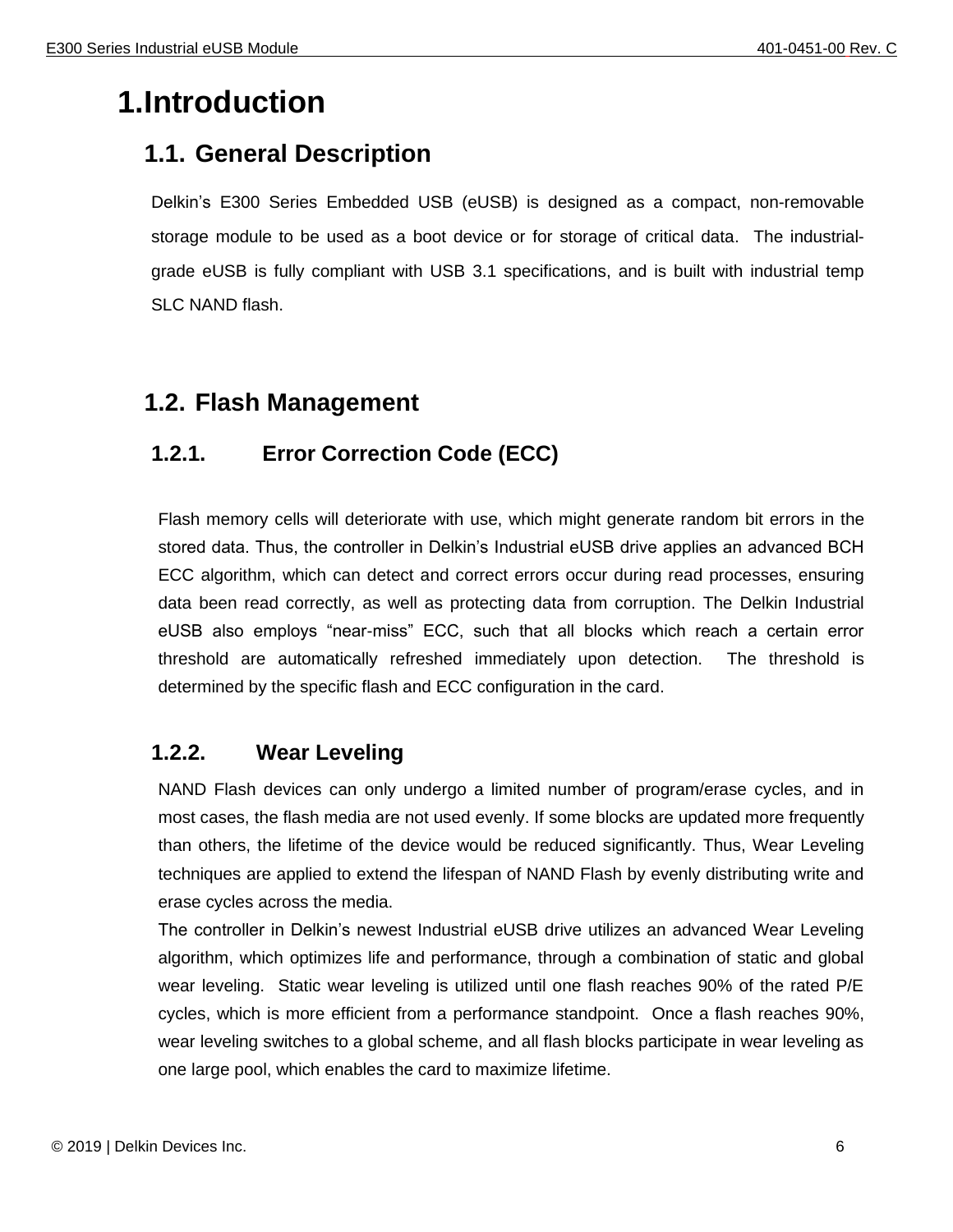## <span id="page-6-0"></span>**1.2.3. Bad Block Management**

Bad blocks are blocks that include one or more invalid bits and therefore, their reliability is not guaranteed. Blocks that are identified and marked as bad by the manufacturer are referred to as "Initial Bad Blocks". Blocks that develop invalid bits during the lifespan of the flash are named "Later Bad Blocks". The controller in Delkin's Industrial eUSB drive implements an efficient bad block management algorithm to detect the factory-produced bad blocks and manage any bad blocks that appear with use. This practice further prevents data being stored into bad blocks and improves data reliability.

#### <span id="page-6-1"></span>**1.2.4. SMART**

SMART, an acronym for Self-Monitoring, Analysis and Reporting Technology, is a special function that allows a memory device to automatically monitor its health. While there is not an industry standard for USB drive SMART functionality, as there is for SATA & PATA devices, the Delkin eUSB supports ATA pass through commands to collect data from the card. Refer to Section 7 for the command details and the information that can be extracted from the card.

## <span id="page-6-2"></span>**1.2.5. Read Disturb Management**

Delkin's Industrial eUSB drives have advanced Read Disturb Management to prevent uncorrectable errors in heavy read applications. As flash geometries shrink, the likelihood of disturbances when adjacent pages are frequently read is increased, and typically wear leveling is triggered by writing and erasing. However, the advanced read disturb management system actually counts all reads on a block level, and compares them to a configurable threshold. Once the threshold has been reached, a read wear level is triggered and the block is refreshed, sending it to the back of the line. This ensures that errors will not accumulate to the point that they will be uncorrectable.

#### <span id="page-6-3"></span>**1.2.6. Firmware Redundancy**

Since flash storage is often used in applications with unstable sources of power, protecting the firmware is critical. Delkin's Industrial eUSB drives maintain two copies of firmware within the flash, so that if the primary copy of the firmware is damaged, the back-up copy can be used, the back-up copy is used, and then the original copy is repaired.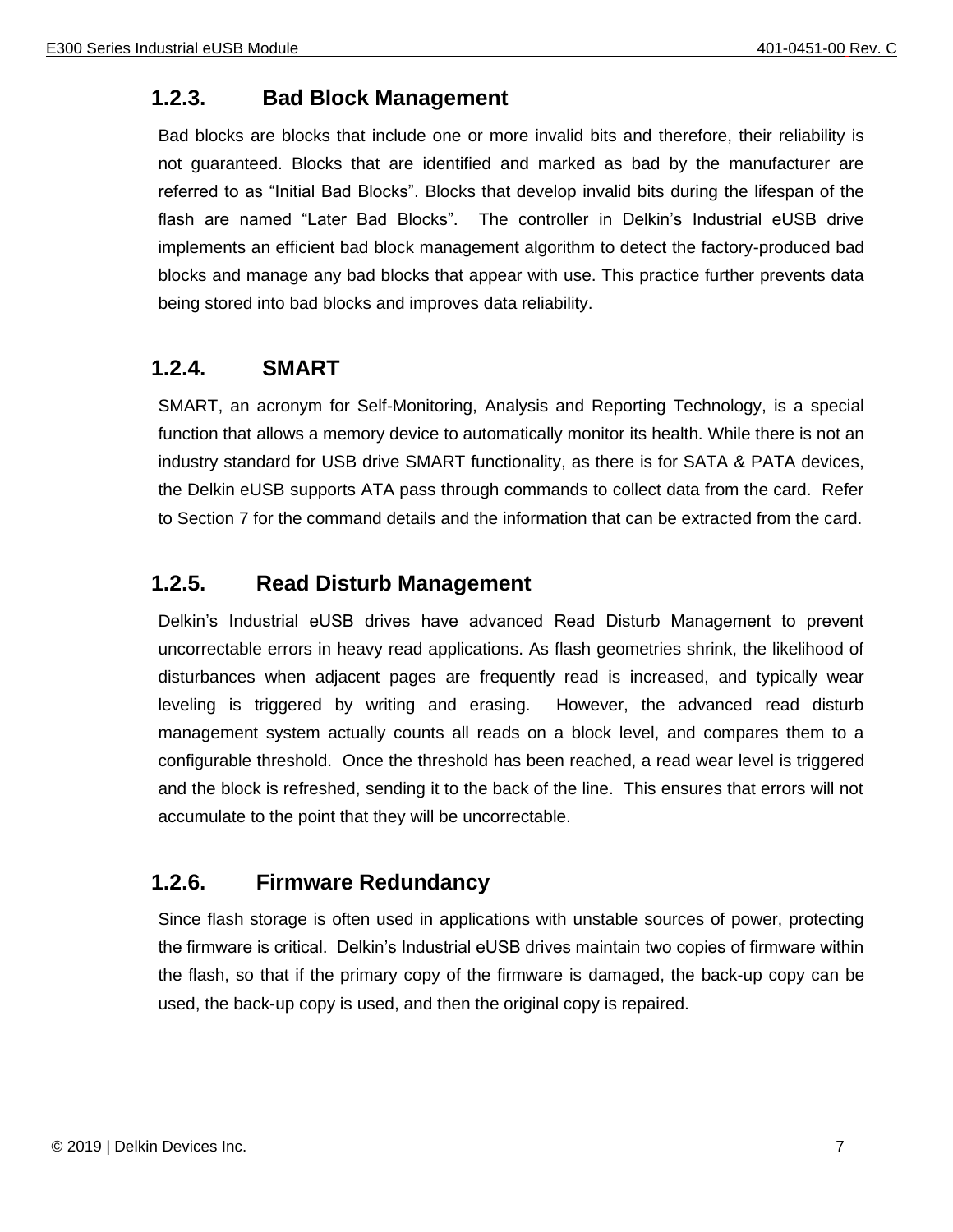## <span id="page-7-0"></span>**1.2.7. Dynamic Data Refresh**

Typically, when a drive is new and less than 10% of the program/erase cycles have been consumed, the data retention time of the flash is 5 or 10 years, depending on the type of flash. At end of life, however, when 100% of the program/erase cycles have been consumed, typically, the retention time is 1 year. To extend long term data retention over the life of a card, Delkin's Industrial eUSB will automatically refresh data that is not accessed for a long time, which can be triggered based on a configurable power-on count threshold and operate in the background.

## <span id="page-7-1"></span>**1.2.8. Power Fail Robustness**

With the goal of preventing data corruption and card failure, Delkin's Industrial eUSB drives have been developed to survive unscheduled power interruptions with minimal effect. In the event of a power loss, the controller will reset and flash is immediately write-protected. A log is kept of recent flash transactions, and if the last data in the log is corrupt, then the controller will recover the latest valid entry. If a write operation was in process at the time of the power loss, but not committed to flash, or the tables had not yet been updated, then this data might be lost. Since the original data is always kept in a "twin" of the active block, we can always revert back to the last known valid state of the card.

## <span id="page-7-2"></span>**1.2.9. Page-based Mapping**

The E300 eUSB utilizes page-based mapping, which has the advantages of improved random performance, and reduced write amplification, which improves device overall life.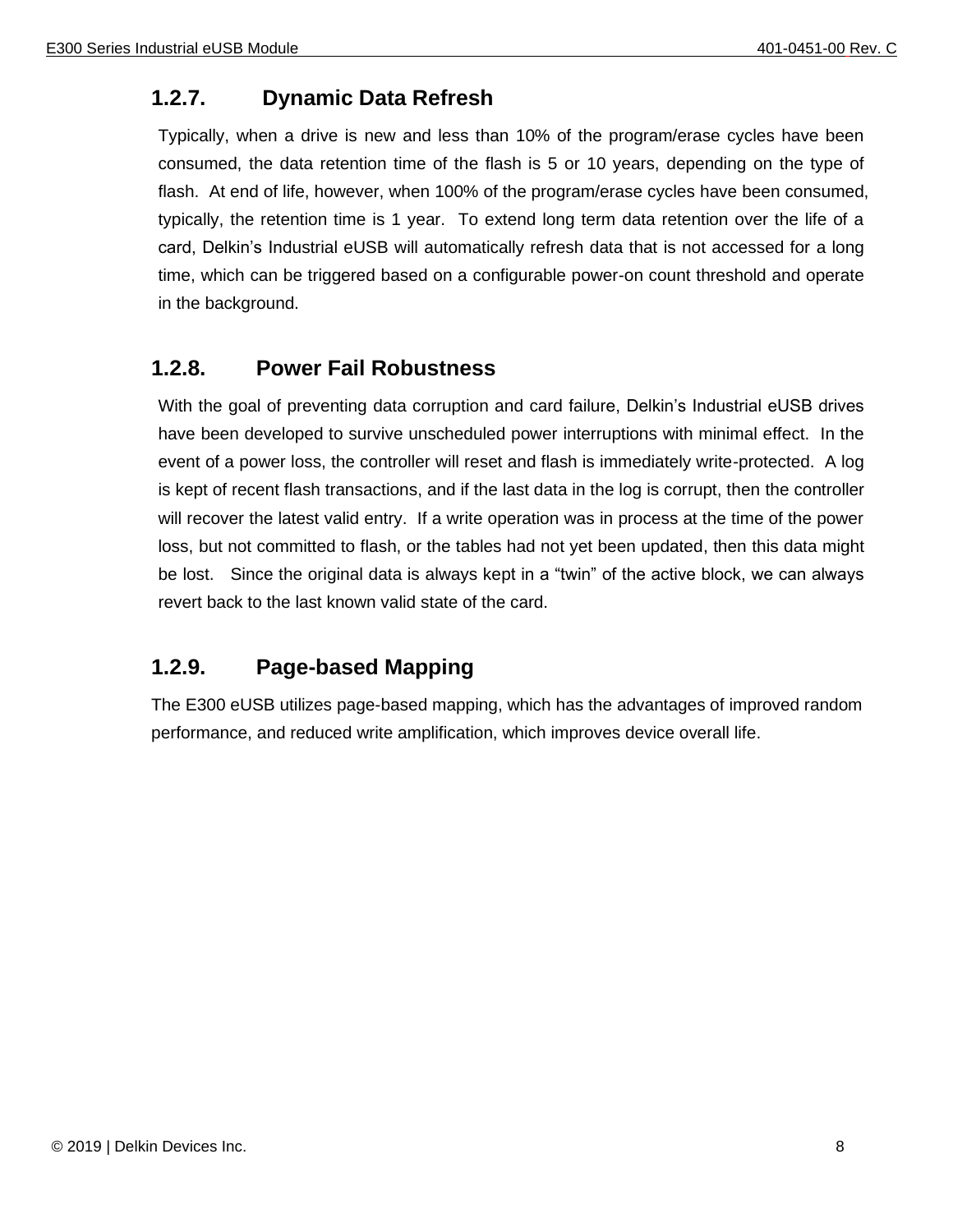## <span id="page-8-0"></span>**2.Product Specifications**

## <span id="page-8-1"></span>**2.1. Overview**

## ⚫ **Capacity / Flash Type**

■ 1GB to 32GB Industrial Temperature SLC

## ⚫ **Electrical/Physical Interface**

■ Compliant with USB 3.1 Gen 1 Specification, which includes backward compatibility to USB 2.0 and 1.1

## ⚫ **ECC Scheme**

- Capable of correcting up to 96 bits per 1K Byte BCH engine
- ⚫ **Supports SMART commands**
- ⚫ **Supports Secure Erase and Sanitize via ATA pass through commands**
- ⚫ **AES encryption engine 128 and 256-bit**

## ⚫ **OS Compatibility**

- All USB 2.0 Compatible Operating Systems supported, including:
	- Windows 7 (32 & 64bit), Windows 8, Windows 10, Windows XP
	- Linux Kernel 4.2.0-27 (Ubuntu 15.10)
	- Mac OS X 10.8.4, 10.11.2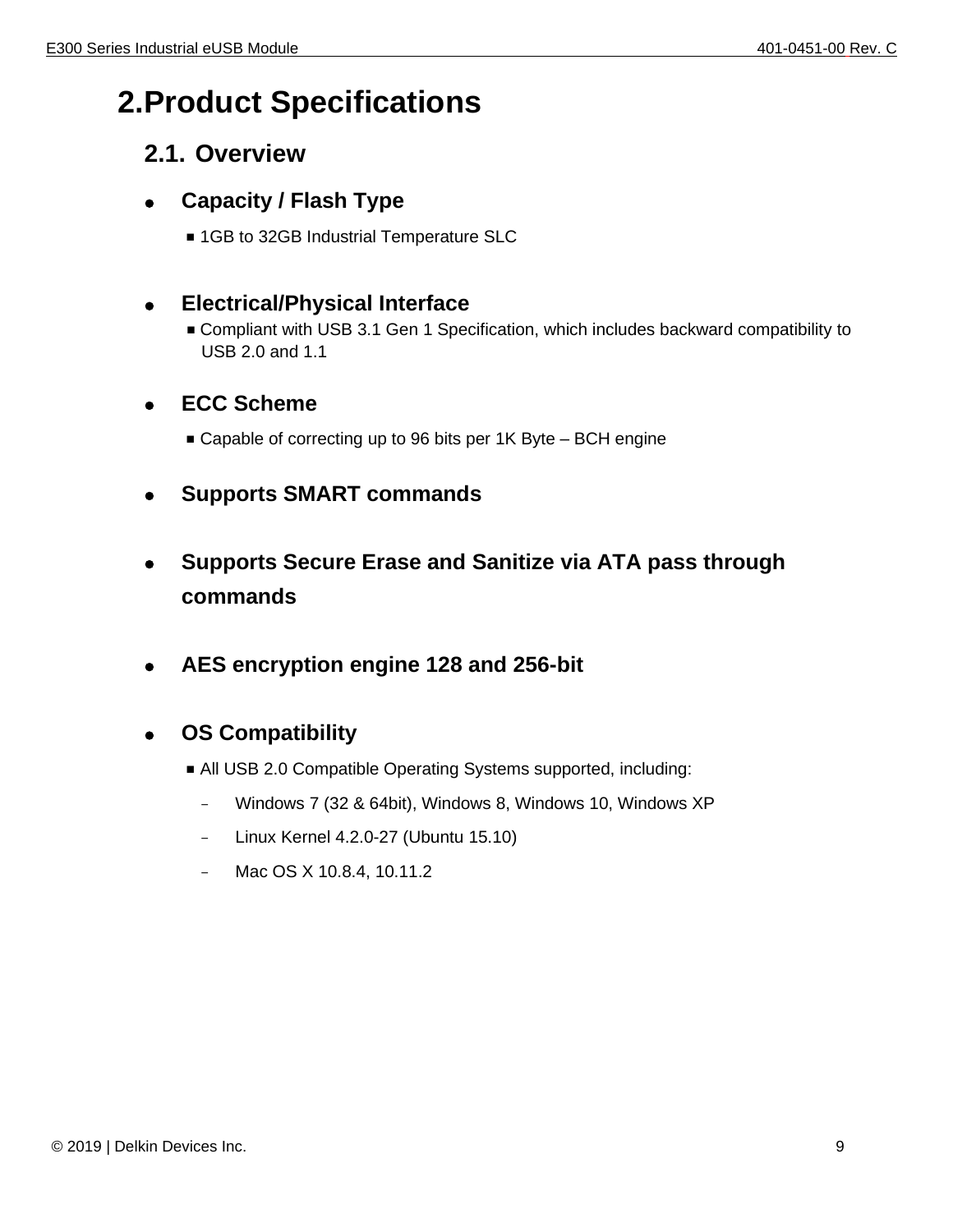## <span id="page-9-2"></span><span id="page-9-0"></span>**2.2. Sequential and Random Performance**

|                 | <b>Sequential</b> |              | Random      |              |
|-----------------|-------------------|--------------|-------------|--------------|
| <b>Capacity</b> | Read (MB/s)       | Write (MB/s) | Read (MB/s) | Write (MB/s) |
| 1GB SLC         | TBD               | TBD          | 5.0         | 3.5          |
| 2GB SLC         | TBD               | TBD          | 5.0         | 3.5          |
| 4GB SLC         | 35                | 21           | 5.0         | 3.8          |
| 8GB SLC         | 75                | 35           | 7.0         | 3.5          |
| 16GB SLC        | 75                | 35           | 5.6         | 3.8          |
| 32GB SLC        | TBD               | TBD          | 5.6         | 3.8          |

#### **Table 2-1 Performance by Capacity & Firmware Type**

Measured with CrystalDiskMark 3.0.3 64 bit in USB 3.0 mode, Random performance for 4K blocks.

## <span id="page-9-3"></span><span id="page-9-1"></span>**2.3.Part Numbers**

#### **Industrial SLC eUSB (-40 to 85°C Operating Temperature)**

| <b>Capacity</b> | <b>Part Number</b> |
|-----------------|--------------------|
| 1GB             | M40GTQHFL-xx000-D  |
| 2GB             | M402TQHFL-xx000-D  |
| 4GB             | M404TQJGR-xx000-D  |
| 8GB             | M408TQJGR-xx000-D  |
| 16GB            | M416TNKGR-xx000-D  |
| 32GB            | M432TNJGR-xx000-D  |

#### **Table 2-2 Part Numbers by Capacity**

#### **NOTES:**

- 1. "xx" in part number is determined by connector selection and fixed vs. removable configuration. See Section 2.4 for available options.
- 2. For optional Acrylic conformal coating (contact Delkin for additional cost and MOQ) to protect the devices from moisture and contaminants, replace the 000 in the part number with 050.
- 3. Customized parts will have a special code in place of the 000 to indicate the customerspecific features or attributes of the part.
- 4. Contact Delkin for information on a Security version of this product, with zone locking & encryption capabilities via an API or direct commands. NDA required.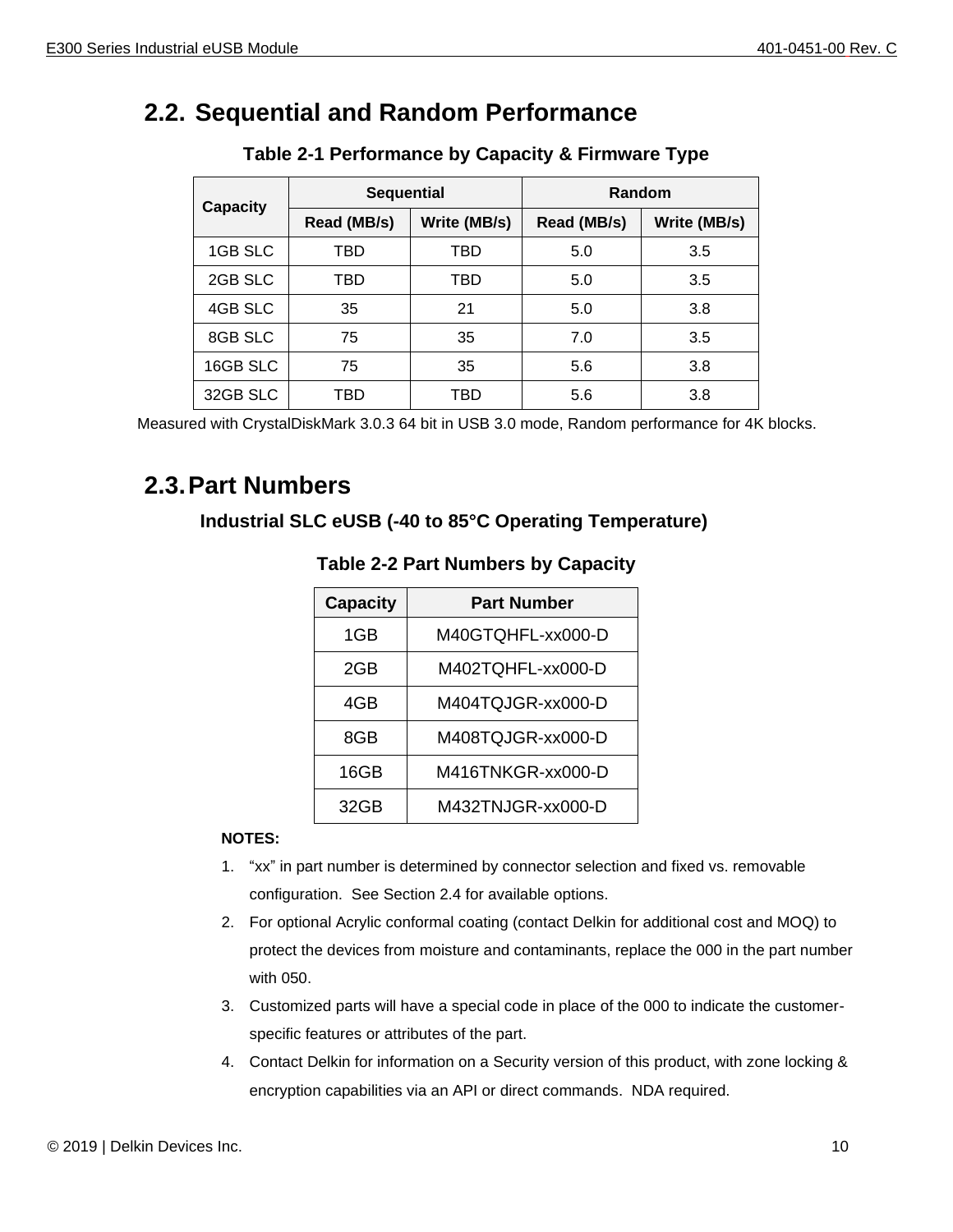## <span id="page-10-0"></span>**2.4. Connector & Configuration Options**

<span id="page-10-1"></span>

| Code           | <b>Pitch</b> | <b>Total Height*</b> | <b>Orientation</b> | <b>Fixed / Removable</b>                          | <b>Connector Mfr / Part #</b> |
|----------------|--------------|----------------------|--------------------|---------------------------------------------------|-------------------------------|
| <b>RA</b>      | 0.100"       | 9.77mm               | Right Angle        | Removable                                         | Sullins NPPC052KFMS-RC        |
| R <sub>1</sub> | 0.100"       | 5.93mm               | Right Angle        | Removable                                         | Samtec HLE-105-02-G-DV        |
| R <sub>2</sub> | 2mm          | 6.97mm               | <b>Right Angle</b> | Removable                                         | Samtec MMS-105-02-L-DV        |
| R <sub>3</sub> | 2mm          | 4.53mm               | <b>Right Angle</b> | Removable                                         | Samtec CLT-105-02-G-D         |
| R4             | 0.100"       | 5.93mm               | <b>Right Angle</b> | <b>Fixed Disk</b>                                 | Samtec HLE-105-02-G-DV        |
| R <sub>5</sub> | 2mm          | 6.97mm               | Right Angle        | <b>Fixed Disk</b>                                 | Samtec MMS-105-02-L-DV        |
| R <sub>6</sub> | 2mm          | 4.53mm               | <b>Right Angle</b> | <b>Fixed Disk</b>                                 | Samtec CLT-105-02-G-D         |
| R7             | 0.100"       | 9.77mm               | <b>Right Angle</b> | <b>Fixed Disk</b>                                 | Sullins NPPC052KFMS-RC        |
| R <sub>8</sub> | 0.100"       | 9.77mm               | <b>Right Angle</b> | Removable<br>No keying plug at Pin 9              | Sullins NPPC052KFMS-RC        |
| <b>RL</b>      | 0.100"       | 5.93mm               | <b>Right Angle</b> | Removable<br><b>External LED</b><br>configuration | Samtec HLE-105-02-G-DV        |
| <b>ST</b>      | 2mm          | 6.46mm               | Straight           | Removable                                         | Samtec MMS-105-02-L-DH        |
| <b>SF</b>      | 2mm          | 6.46mm               | Straight           | <b>Fixed Disk</b>                                 | Samtec MMS-105-02-L-DH        |

#### **Table 2-3 Connector & Fixed/Removable Options**

\*Total Height is referenced as Dimension X on the mechanical drawing in Section 7.2 Note: All connectors have keying plug at Pin 9, except R8 as noted.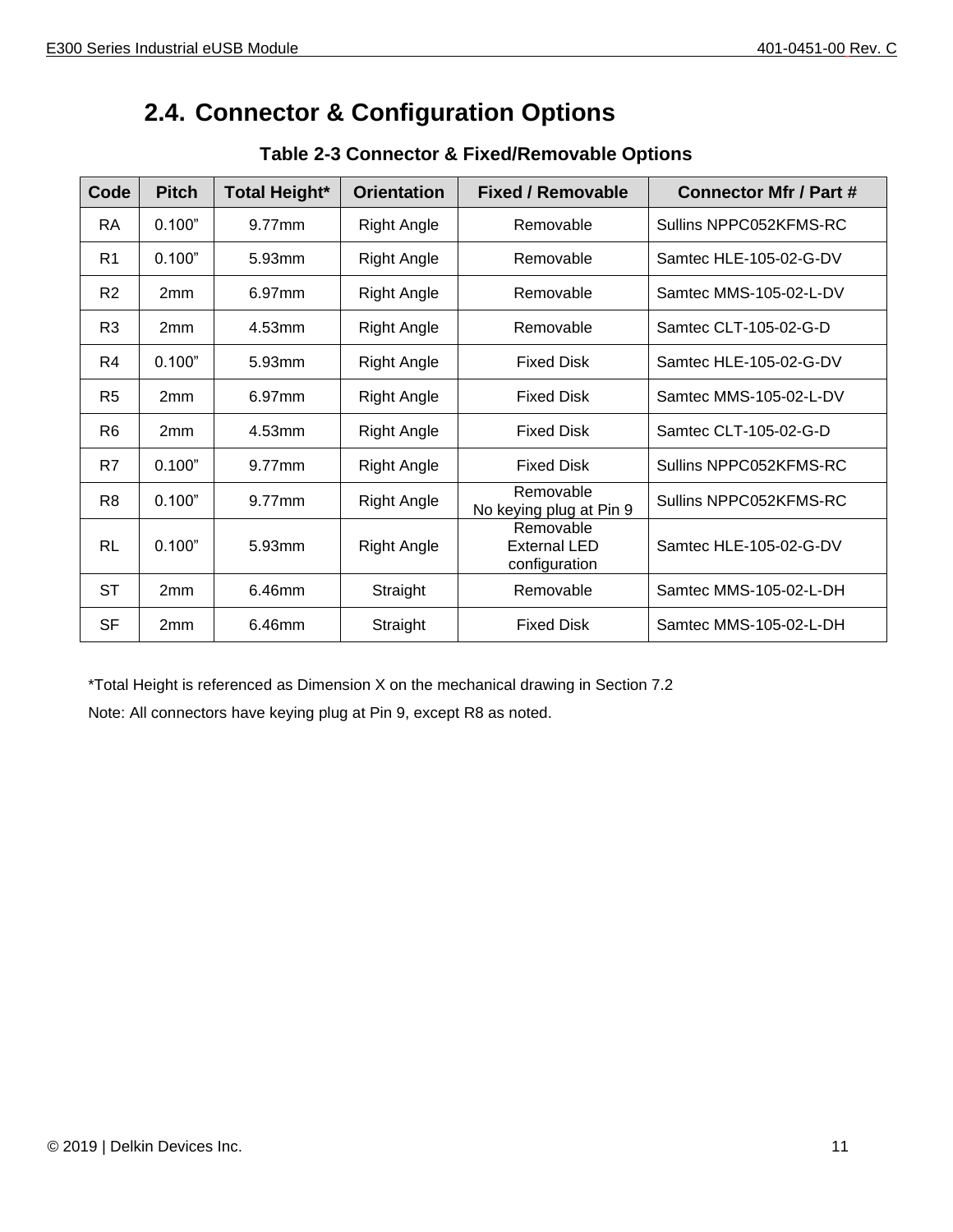## <span id="page-11-1"></span><span id="page-11-0"></span>**3. Environmental Specifications**

## **3.1.Environmental Conditions**

## <span id="page-11-2"></span>**3.1.1. Temperature and Humidity**

- ⚫ Temperature:
	- Storage:  $-50^{\circ}$ C to  $+100^{\circ}$ C
	- Operational: -40°C to +85°C
- ⚫ Humidity:
	- $RH$  10 95% under 55 $°C$

## <span id="page-11-3"></span>**3.1.2. Shock & Vibration**

- Shock Specification
	- 12G Sawtooth pulse, 11 ms duration, 3 axes
- ⚫ Vibration Specification
	- Sine Vibration:  $10Hz \sim 2000Hz$ , 16.3 G peak to peak, 3 axes
	- Random Vibration:  $10Hz \sim 2000Hz$ , 1.49 GRMS, 3 axes

## <span id="page-11-4"></span>**3.2.MTBF**

MTBF, an acronym for Mean Time Between Failures, is a measure of a device's reliability. Its value represents the average time between a repair and the next failure. The measure is typically in units of hours. The higher the MTBF value, the higher the reliability of the device. The predicted result of Delkin's eUSB SSD is more than 2,000,000 hours for 0°C to 25°C operation.

## <span id="page-11-5"></span>**3.3.Certification & Compliance**

- **RoHS**
- ⚫ USB 3.1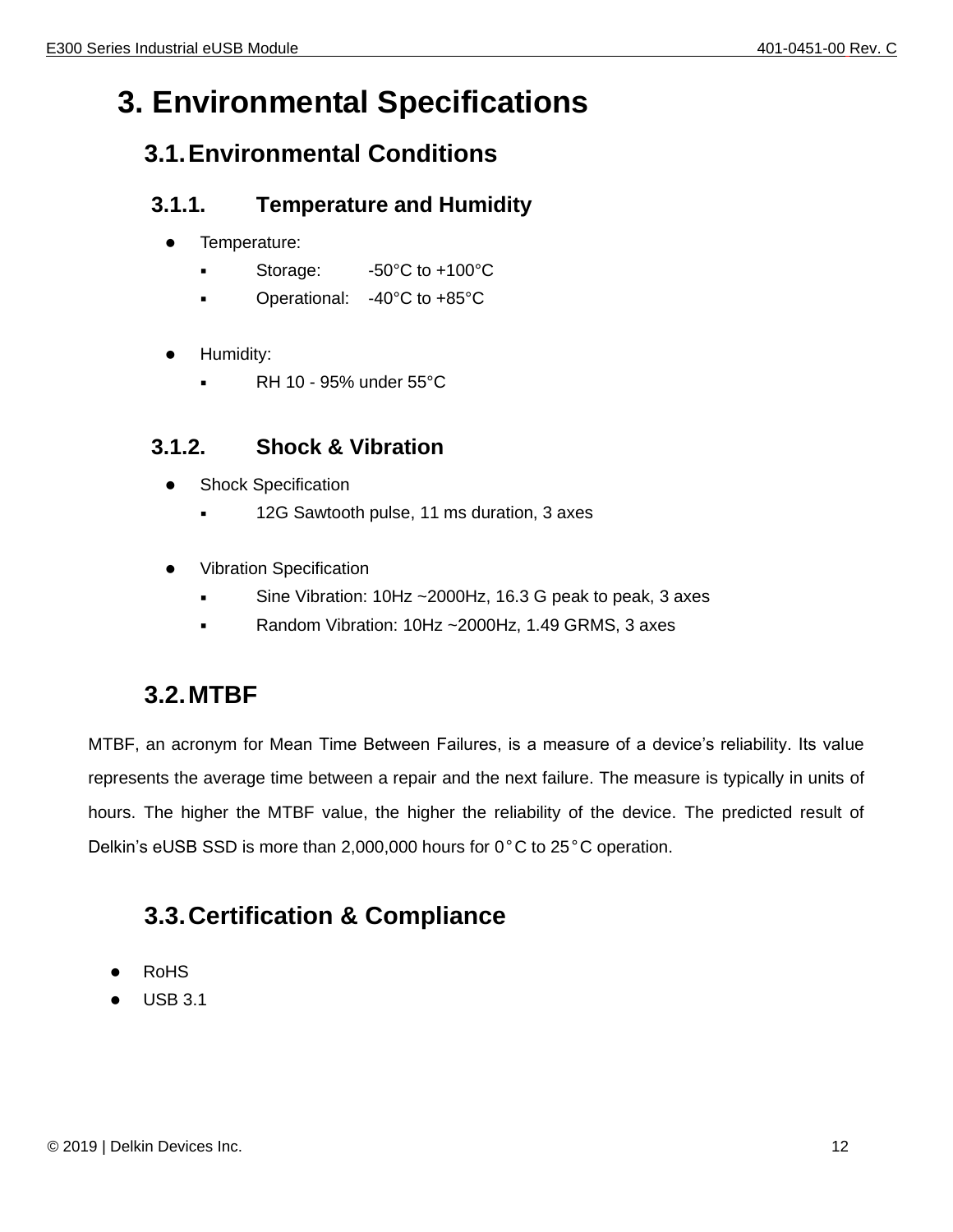## <span id="page-12-1"></span>**4.Endurance & Data Retention**

| <b>Attribute</b>               | Value                                                                                              |
|--------------------------------|----------------------------------------------------------------------------------------------------|
| Raw Flash Program/Erase Rating | 60,000 cycles                                                                                      |
| <b>TBW</b>                     | Contact Delkin for TBW and life estimate based on<br>your specific application / workload          |
| Data Retention                 | 10 years when P/E cycles < 10% of rated cycling<br>1 year when P/E cycles at 100% of rated cycling |

## <span id="page-12-2"></span>**5. Electrical Specifications**

## <span id="page-12-4"></span><span id="page-12-3"></span>**5.1.Supply Voltage**

#### **Table 5-1 Supply Voltage**

| <b>Parameter</b>  | <b>Rating</b> |
|-------------------|---------------|
| Operating Voltage | $5V \pm 10\%$ |

## <span id="page-12-5"></span><span id="page-12-0"></span>**5.2.Power Consumption**

#### **Table 5-2 Power Consumption**

| <b>Capacity</b> | Read (max) | Write (max) | Idle (max) |
|-----------------|------------|-------------|------------|
| 1GB             | <b>TBD</b> | <b>TBD</b>  | <b>TBD</b> |
| 2GB             | TBD        | TBD         | TBD        |
| 4GB             | 95         | 90          | 40         |
| 8GB             | 125        | 120         | 45         |
| 16GB            | TBD        | TBD         | TBD        |
| 32GB            | TBD        | TBD         | TBD        |

#### **NOTES:**

1. The measured input power voltage is 5V.

2. Power Consumption may vary according to flash configuration, host platform and other factors.

Unit: mA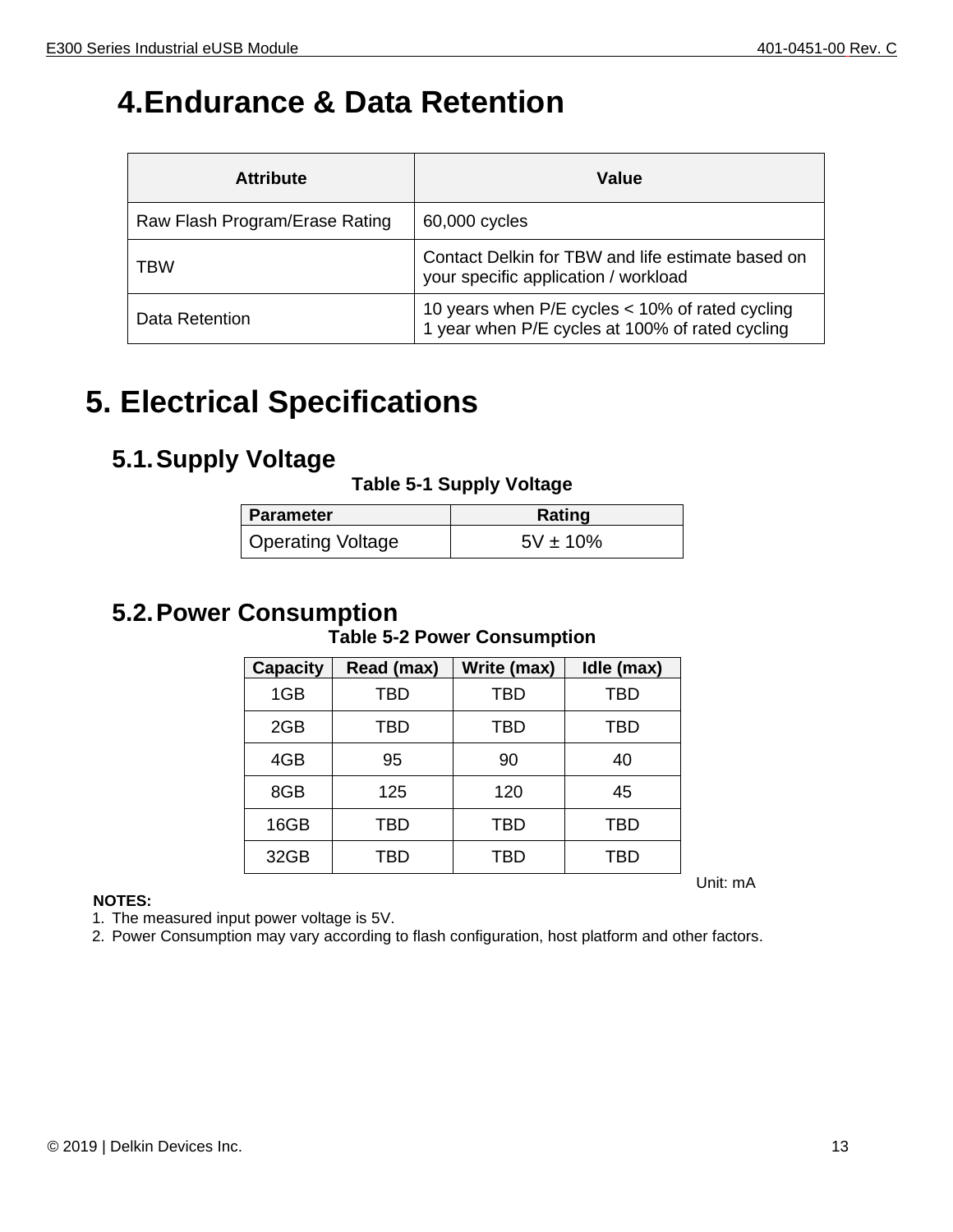## <span id="page-13-0"></span>**6.Interface**

## <span id="page-13-2"></span><span id="page-13-1"></span>**6.1. Pin Assignment and Descriptions**

| <b>Pin Number</b> | eUSB Pin   | <b>Description</b>                                       |
|-------------------|------------|----------------------------------------------------------|
| 1                 | <b>VCC</b> | 5.0V USB Bus Power Input                                 |
| 2                 | SSRX+      | <b>Superspeed Receiver</b>                               |
| 3                 | DM.        | USB 2.0 data in negative pin terminal                    |
| 4                 | SSRX-      | <b>Superspeed Receiver</b>                               |
| 5                 | DP         | USB 2.0 data in positive pin terminal                    |
| 6                 | SSTX+      | <b>Superspeed Transmitter</b>                            |
| 7                 | <b>GND</b> | 0V regulator ground reference input                      |
| 8                 | SSTX-      | <b>Superspeed Transmitter</b>                            |
| 9                 | NC.        | Not Connected - Keying Plug (except R8 connector option) |
| 10                | Option     | <b>Optional External LED Connection (contact Delkin)</b> |

#### **Table 6-1 Pin Assignment and Description for eUSB**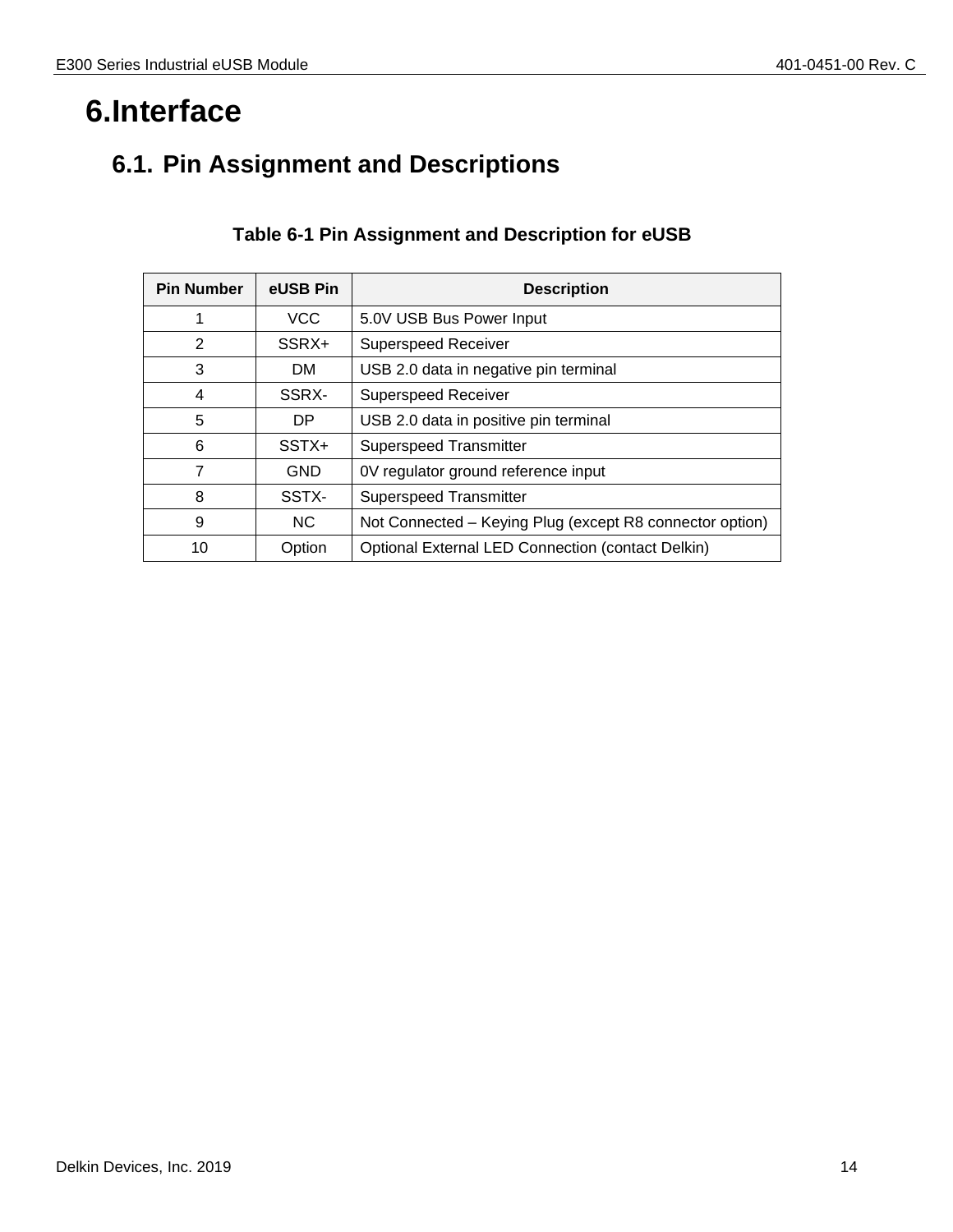## <span id="page-14-0"></span>**7. Physical Attributes**

## <span id="page-14-3"></span><span id="page-14-1"></span>**7.1.Mechanical Form Factor**

| <b>Dimension</b>                                             | Value                  |
|--------------------------------------------------------------|------------------------|
| Length                                                       | $36.9$ mm $\pm 0.5$ mm |
| Width                                                        | $26.6$ mm $\pm 0.5$ mm |
| <b>Thickness</b>                                             | Varies with Connector  |
| Center of Mounting Hole to<br><b>Centerline of Connector</b> | $27.5$ mm $\pm 0.5$ mm |
| Mass                                                         | 10 g (0.35 oz) maximum |

#### **Table 7-1 eUSB Mechanical Form Factor Attributes**

## <span id="page-14-2"></span>**7.2.Mechanical Dimensions**



All dimensions in mm. Tolerance on all dimensions  $\pm$  0.5mm.

| <b>Connector Code</b>                            | Total Height (Dimension X) |
|--------------------------------------------------|----------------------------|
| RA, R7, R8                                       | 9.77mm                     |
| R <sub>1</sub> , R <sub>4</sub> , R <sub>L</sub> | 5.93mm                     |
| R <sub>2</sub> , R <sub>5</sub>                  | 6.97mm                     |
| R <sub>3</sub> , R <sub>6</sub>                  | 4.53mm                     |
| ST, SF                                           | 6.46mm                     |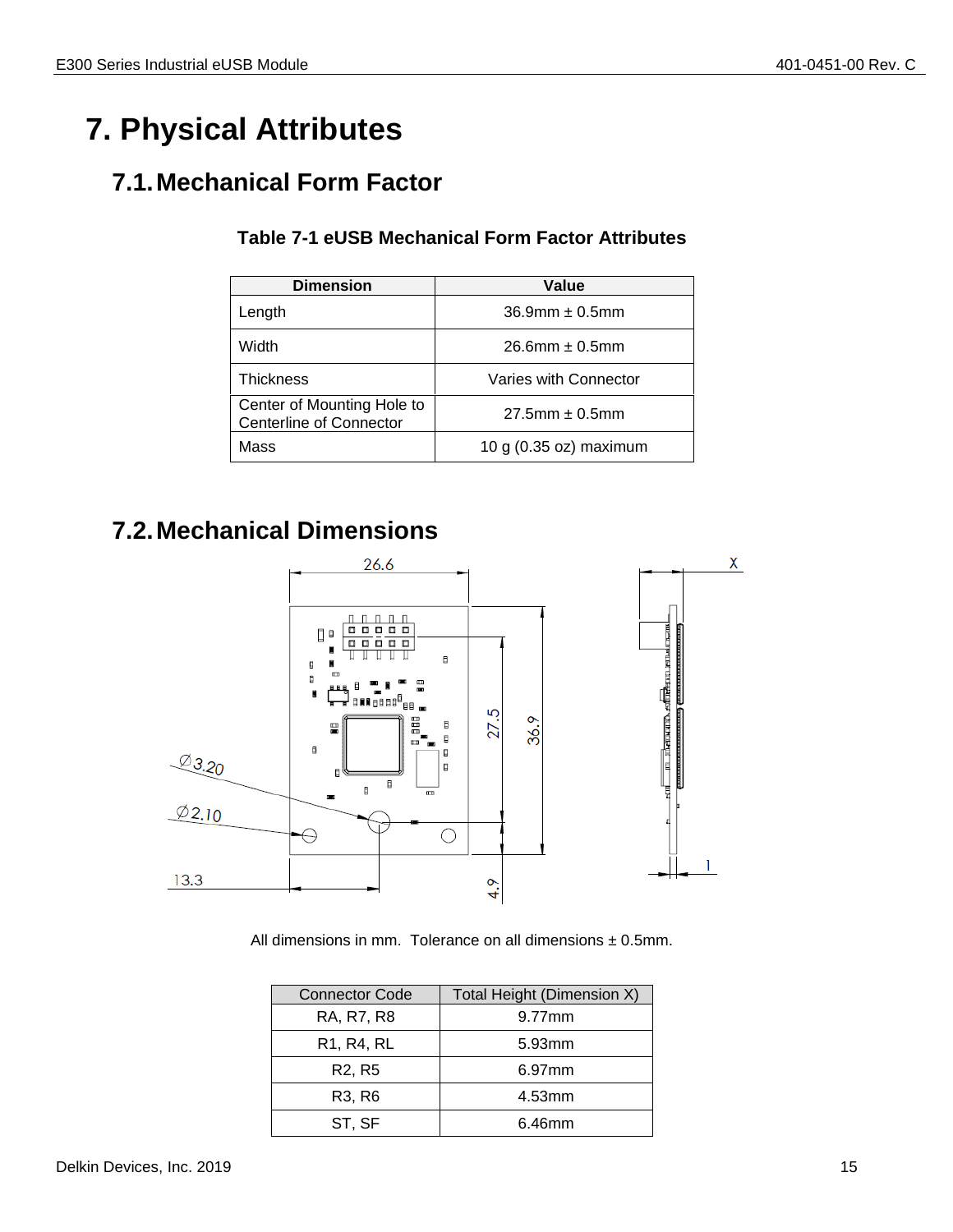## <span id="page-15-0"></span>**8. ATA Pass Through, IDENTIFY DEVICE & SMART**

## <span id="page-15-1"></span>**8.1.Supported Commands in ATA Pass Through**

The following table lists the ATA commands that are supported by the eUSB firmware in the ATA Pass-Through(12) and ATA Pass-Through(16) commands.

| No. | Name<br>`omand      | Code                              | ᆷ<br>Ð<br>. . | ົ<br>ںد | SN    | <b>^`</b> | nR<br>◡ | . .   | _BA   |
|-----|---------------------|-----------------------------------|---------------|---------|-------|-----------|---------|-------|-------|
|     | Identify<br>Device  | $\mathsf{L}\cap\mathsf{h}$<br>∟ບ⊪ | $- -$         | --      | $- -$ | --        |         | $- -$ | $- -$ |
|     | CML<br>ıΔl<br>זועוט | B0h                               |               | --      | $- -$ |           |         | $-$   | $- -$ |

Notes: FR: Feature Register

- SC: Sector Count register
- SN: Sector Number register
- CY: Cylinder Low/High register
- DR: Drive bit of Drive/Head Register
- HD: Head No. (0 to 15) of Drive/Head Register
- Y: Used for the command
- -- : Not used for the command

## <span id="page-15-2"></span>**8.2.ATA Identify Device Information**

The following table lists the information returned by the Identify Device ATA Passthrough command.

| Word<br><b>Address</b> | <b>Default</b><br>Value | Total<br><b>Bytes</b> | Data Field Type Information                            |
|------------------------|-------------------------|-----------------------|--------------------------------------------------------|
| 0                      | 0040h                   | 2                     | General configuration bit significant information      |
| $1 - 4$                | 0000h                   | 8                     | Reserved                                               |
| 5                      | 0200h                   | $\overline{2}$        | Number of unformatted bytes per sector                 |
| $6 - 9$                | 0000h                   | 8                     | Reserved                                               |
| $10 - 19$              | <b>XXXXh</b>            | 20                    | Serial number (20 ASCII characters)                    |
| 20                     | 0002h                   | $\overline{2}$        | Buffer type (dual-ported multi-sector)                 |
| 21                     | 0001h                   | $\overline{2}$        | Buffer size in 512 byte increments                     |
| 22                     | 0004h                   | $\overline{2}$        | Number of ECC bytes passed on Read/Write Long Commands |
| 23-26                  | <b>XXXXh</b>            | 8                     | Firmware revision (8 ASCII characters)                 |
| 27-46                  | <b>XXXXh</b>            | 40                    | Model number (40 ASCII characters)                     |
| 47                     | 8001h                   | 2                     | Maximum 1 sector on Read/Write Multiple command        |
| 48                     | 0000h                   | $\overline{2}$        | Double Word not Supported                              |
| 49                     | 0F00h                   | $\overline{2}$        | Capabilities: DMA, LBA, IORDY supported                |
| 50                     | 4001h                   | $\overline{2}$        | Capabilities: device specific standby timer minimum    |
| 51                     | 0200h                   | $\overline{2}$        | PIO data transfer cycle timing mode 2                  |
| 52                     | 0000h                   | $\overline{2}$        | DMA data transfer cycle timing mode not supported      |
| 53                     | 0007h                   | $\overline{2}$        | Data Fields 64 to 70 and 88 are valid                  |
| $54 - 58$              | 0000h                   | 10                    | Reserved                                               |
| 59                     | 0101h                   | 2                     | Multiple sector setting is valid                       |
| 60-61                  | <b>XXXXh</b>            | 4                     | Total number of sectors addressable in LBA Mode        |
| 62                     | 0000h                   | $\overline{2}$        | Single Word DMA transfer not implemented               |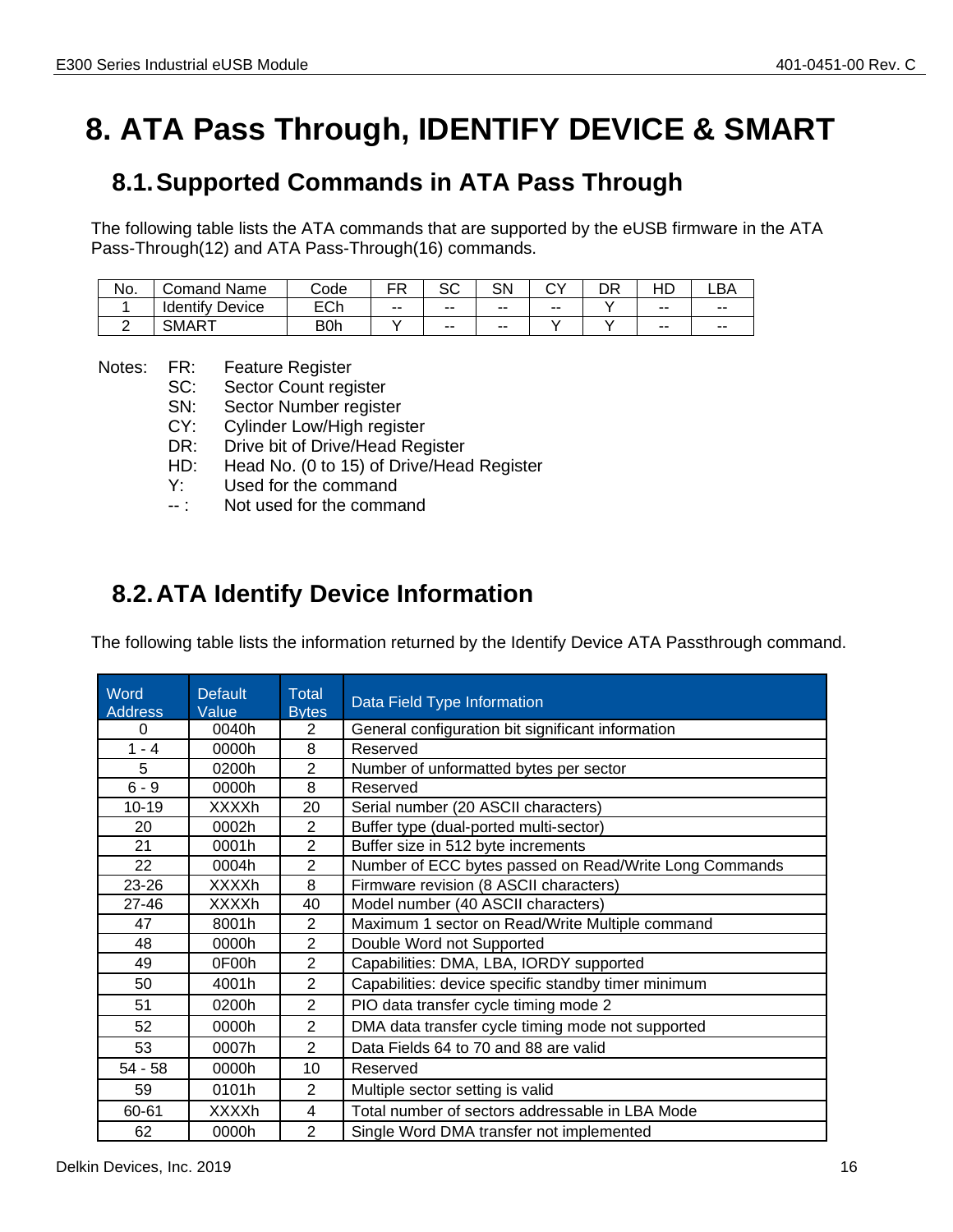٦

| Word<br><b>Address</b> | <b>Default</b><br>Value | Total<br><b>Bytes</b> | Data Field Type Information                                                                                                              |
|------------------------|-------------------------|-----------------------|------------------------------------------------------------------------------------------------------------------------------------------|
| 63                     | 0007h                   | $\overline{2}$        | Multiword DMA transfer mode, modes 0 to 2 supported                                                                                      |
| 64                     | 0003h                   | $\overline{2}$        | Advanced PIO modes: modes 3 and 4 supported                                                                                              |
| 65                     | 0078h                   | $\overline{2}$        | Minimum Multiword DMA cycle time.                                                                                                        |
| 66                     | 0078h                   | $\overline{2}$        | Recommended Multiword DMA cycle time.                                                                                                    |
| 67                     | 0078h                   | $\overline{2}$        | Minimum PIO transfer cycle time without flow control                                                                                     |
| 68                     | 0078h                   | $\overline{2}$        | Minimum PIO transfer cycle time with flow control                                                                                        |
| 69-79                  | 0000h                   | 22                    | Reserved                                                                                                                                 |
| 80                     | 01E0h                   | $\overline{2}$        | Major version number, ATA-5 to ATA-8 support                                                                                             |
| 81                     | <b>FFFFh</b>            | $\overline{2}$        | Minor version number, not reported                                                                                                       |
| 82                     | 0001h                   | $\overline{2}$        | Command set: SMART features set                                                                                                          |
| 83                     | 4000h                   | $\overline{2}$        | Command set: none                                                                                                                        |
| 84                     | 4000h                   | $\overline{2}$        | Command set/feature supported extension: none                                                                                            |
| 85                     | 00Xh                    | $\overline{2}$        | Command set enabled: SMART feature set enabled/disabled                                                                                  |
| 86                     | 0000h                   | $\overline{2}$        | Command set enabled: none                                                                                                                |
| 87                     | 4000h                   | $\overline{2}$        | Command set/feature default                                                                                                              |
| 88                     | 043Fh                   | $\overline{2}$        | UDMA modes 0 to 6 supported<br>Selected UDMA speed depends on USB speed:<br>SuperSpeed = UDMA6<br>HighSpeed = UDMA4<br>FullSpeed = UDMA1 |
| $89 - 118$             | 0000h                   | 60                    | Reserved                                                                                                                                 |
| 119                    | 4000h                   | $\overline{2}$        | Command set/feature set supported extension: none                                                                                        |
| 120                    | 4000h                   | 2                     | Command set/feature set enabled extension: none                                                                                          |
| 121-129                | 0000h                   | 18                    | Reserved                                                                                                                                 |
| 130-133                | <b>XXXXh</b>            | 8                     | Firmware date string                                                                                                                     |
| 134-135                | 0000h                   | $\overline{4}$        | Reserved                                                                                                                                 |
| 136-141                | <b>XXXXh</b>            | 12                    | Firmware file name                                                                                                                       |
| 142-147                | <b>XXXXh</b>            | 12                    | Preformat file name                                                                                                                      |
| 148-153                | <b>XXXXh</b>            | 12                    | Anchor program file name                                                                                                                 |
| 154-155                | <b>XXXXh</b>            | $\overline{4}$        | Firmware minor revision number                                                                                                           |
| 156-221                | 0000h                   | 132                   | Reserved                                                                                                                                 |
| 222                    | 1001h                   | $\overline{2}$        | Transport major version: Serial transport                                                                                                |
| 223                    | <b>FFFFh</b>            | $\overline{2}$        | Transport minor version: not reported                                                                                                    |
| 224-254                | 0000h                   | 62                    | Reserved                                                                                                                                 |
| 255                    | XXA <sub>5h</sub>       | $\overline{2}$        | <b>Integrity Word</b>                                                                                                                    |

Words 60, 61, 85, 88 first byte, 130 – 135, 154, 155 and 255 are determined by the running firmware, all other words are configured in the preformat by the preformat host tool (hsfmt.)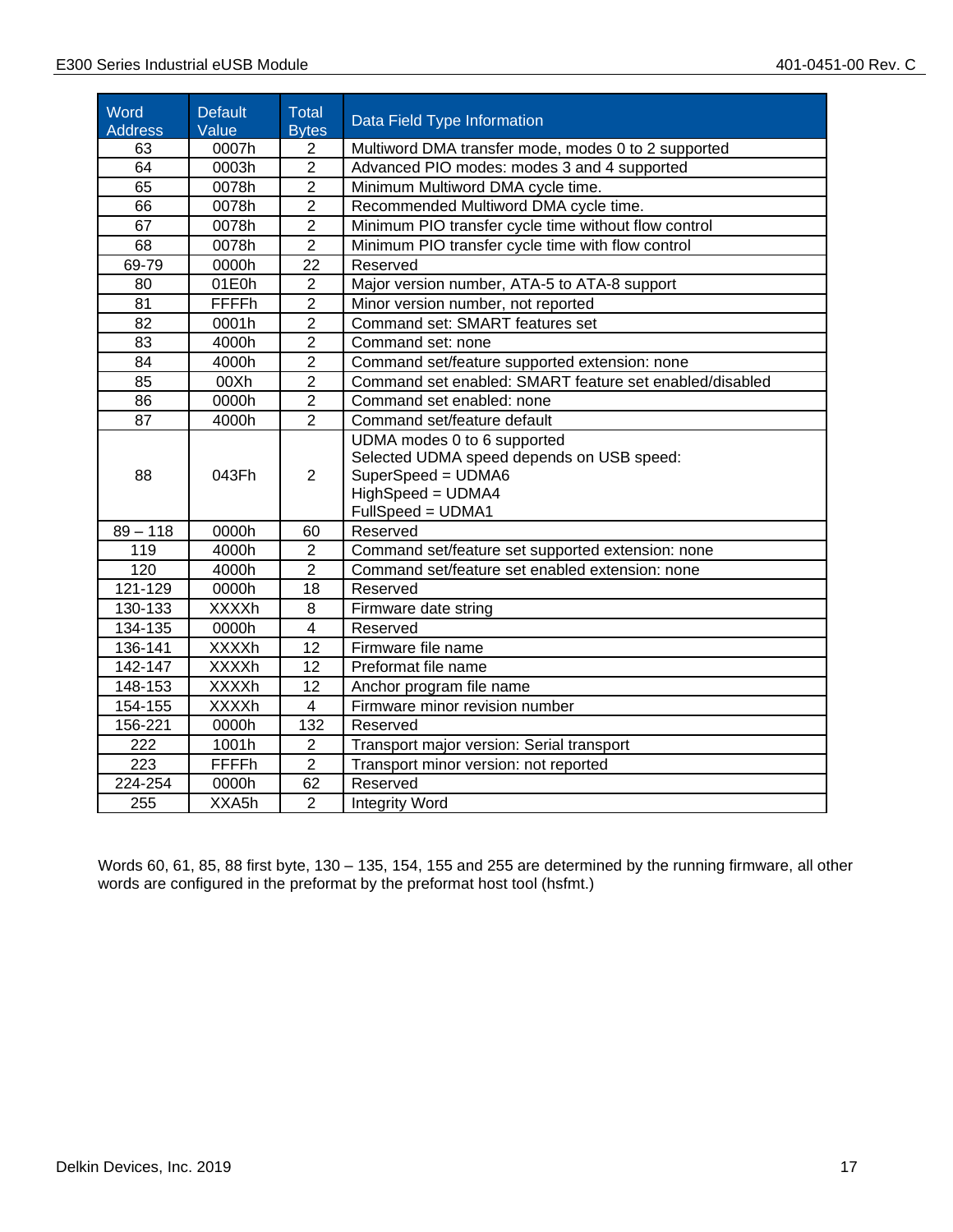## <span id="page-17-0"></span>**8.3.ATA SMART Functionality**

The ATA Pass Through module of the Delkin eUSB firmware supports the following ATA SMART commands, determined by the Feature Register value.

| Value            | Command                          |
|------------------|----------------------------------|
| D <sub>0</sub> h | Read Data                        |
| D <sub>1</sub> h | <b>Read Attribute Thresholds</b> |
| D <sub>8</sub> h | <b>Enable SMART Operations</b>   |
| D <sub>9</sub> h | <b>Disable SMART Operations</b>  |
| DAh              | <b>Return Status</b>             |

SMART commands with Feature Register values not mentioned in the above table are not supported and will be aborted.

## **8.3.1. SMART Enable Operations**

<span id="page-17-1"></span>COMMAND CODE: B0h with a Feature Register value of D8h

PROTOCOL: Non-data

INPUTS:

| Register             |                  | 6                | 5 |  | っ |  |  |  |
|----------------------|------------------|------------------|---|--|---|--|--|--|
| Features             |                  | D <sub>8</sub> h |   |  |   |  |  |  |
| <b>Sector Count</b>  |                  |                  |   |  |   |  |  |  |
| Sector Number        |                  |                  |   |  |   |  |  |  |
| <b>Cylinder Low</b>  | 4Fh              |                  |   |  |   |  |  |  |
| <b>Cylinder High</b> | C <sub>2</sub> h |                  |   |  |   |  |  |  |
| Device/Head          |                  |                  |   |  |   |  |  |  |
| Command              | B <sub>0</sub> h |                  |   |  |   |  |  |  |

NORMAL OUTPUTS: None required.

ERROR OUTPUTS: Aborted if the signature in the Cylinder registers is invalid.

DESCRIPTION: This command enables access to the SMART capabilities of the eUSB controller firmware. The state of SMART (enabled or disabled) is preserved across power cycles.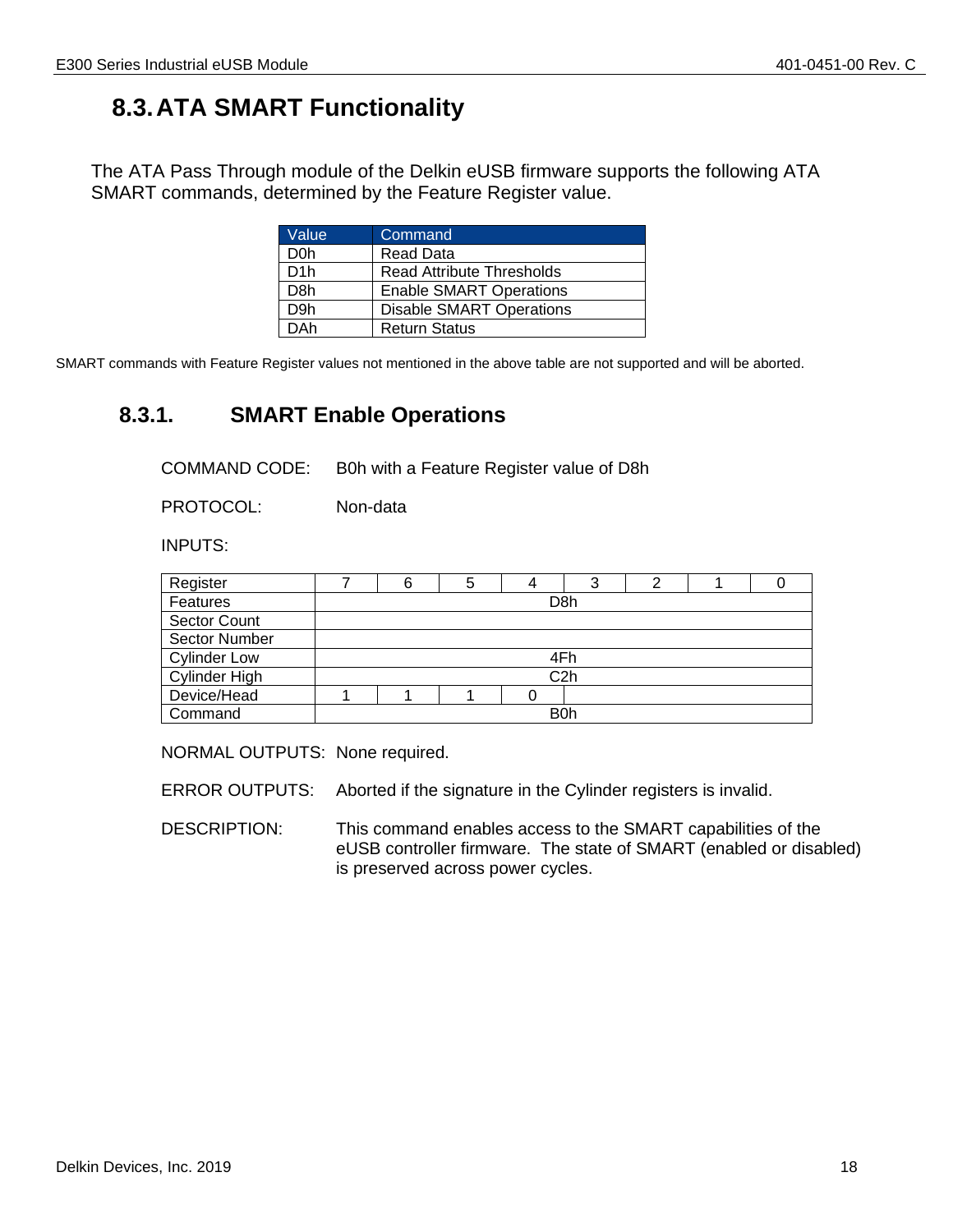## **8.3.2. SMART Disable Operations**

<span id="page-18-0"></span>COMMAND CODE: B0h with a Feature Register value of D9h

PROTOCOL: 5Ah

INPUTS:

| Register             |                  | 6 | 5 |     |  |  |  |
|----------------------|------------------|---|---|-----|--|--|--|
| Features             |                  |   |   | D9h |  |  |  |
| <b>Sector Count</b>  |                  |   |   |     |  |  |  |
| <b>Sector Number</b> |                  |   |   |     |  |  |  |
| <b>Cylinder Low</b>  | 4Fh              |   |   |     |  |  |  |
| Cylinder High        | C <sub>2</sub> h |   |   |     |  |  |  |
| Device/Head          |                  |   |   |     |  |  |  |
| Command              | B <sub>0</sub> h |   |   |     |  |  |  |

NORMAL OUTPUTS: None required.

- ERROR OUTPUTS: Aborted if either the signature in the Cylinder registers is invalid or if SMART is not enabled.
- DESCRIPTION: This command disables access to the SMART capabilities of the eUSB controller firmware. The state of SMART (enabled or disabled) is preserved across power cycles.

#### **8.3.3. SMART Read Data**

<span id="page-18-1"></span>COMMAND CODE: B0h with a Feature Register value of D0h

PROTOCOL: PIO data in.

INPUTS:

| Register            |                  |                  |  | 4 | ◠<br>C |  |  |  |
|---------------------|------------------|------------------|--|---|--------|--|--|--|
| Features            |                  | D <sub>0</sub> h |  |   |        |  |  |  |
| <b>Sector Count</b> |                  |                  |  |   |        |  |  |  |
| Sector Number       |                  |                  |  |   |        |  |  |  |
| <b>Cylinder Low</b> |                  |                  |  |   | 4Fh    |  |  |  |
| Cylinder High       | C <sub>2</sub> h |                  |  |   |        |  |  |  |
| Device/Head         |                  |                  |  |   |        |  |  |  |
| Command             | <b>B0h</b>       |                  |  |   |        |  |  |  |

NORMAL OUTPUTS: None required.

- ERROR OUTPUTS: Aborted if the signature in the Cylinder registers is invalid or if SMART is not enabled.
- DESCRIPTION: This command returns one sector of SMART data. The data structure returned is shown in Section 3.4.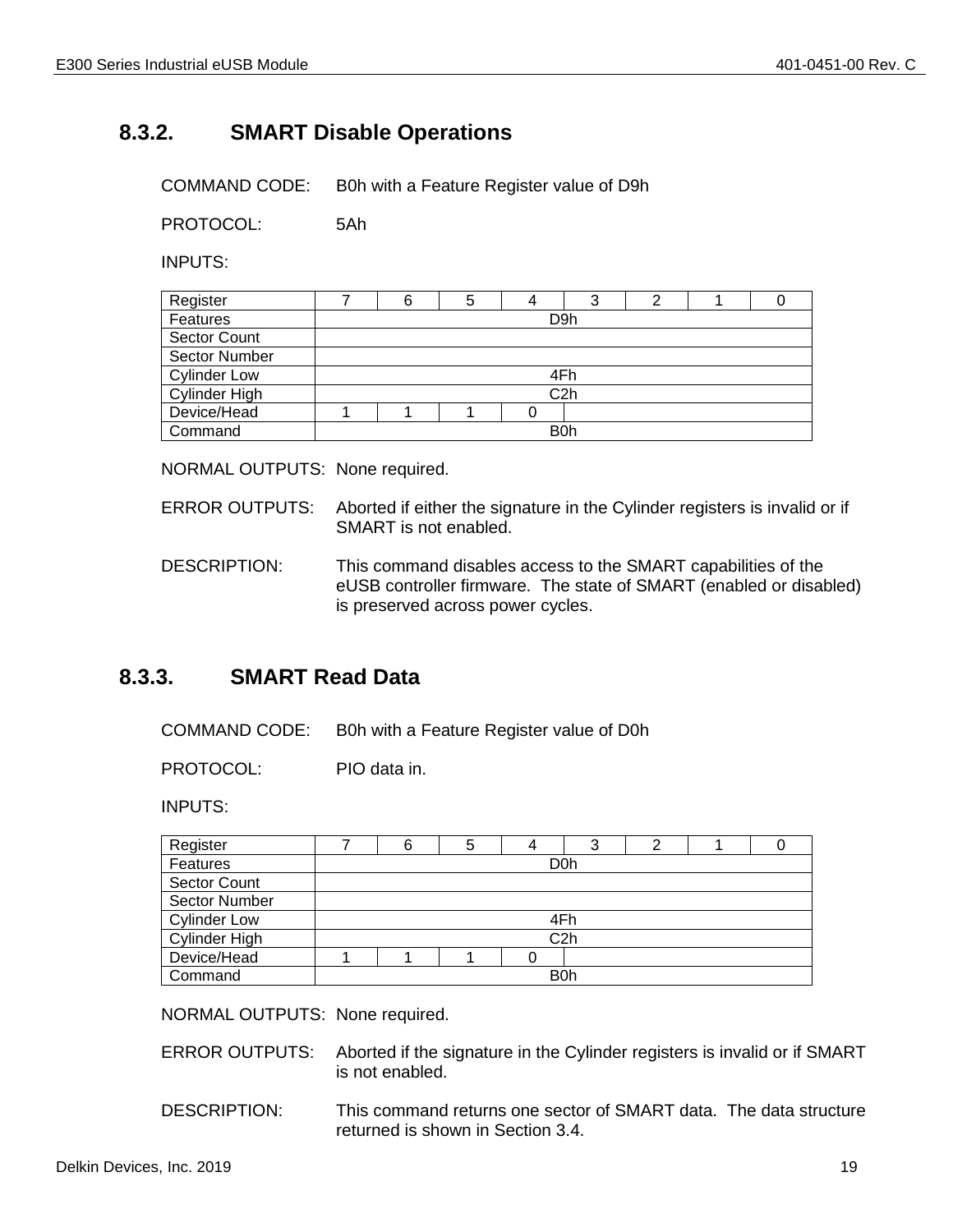## <span id="page-19-0"></span>**8.3.4. SMART Data Structure**

The following 512 bytes make up the device SMART data structure. Users can obtain the data using the "SMART Read Data" command (D0h.)

| <b>Byte</b> | F/V   | <b>Description</b>                                                  |
|-------------|-------|---------------------------------------------------------------------|
| $0 - 1$     | 0010h | <b>SMART</b> structure version                                      |
| $2 - 361$   |       | Attribute entries 1 to 30 (12 bytes each)                           |
| 362         | 00h   | Off-line data collection status (no off-line data collection)       |
| 363         | 00h   | Self-test execution status byte (self-test completed)               |
| $364 - 365$ | 0000h | Total time in seconds to complete off-line data collection activity |
| 366         | 00h   |                                                                     |
| 367         | 00h   | Off-line data collection capability (no off-line data collection)   |
| $368 - 369$ | 0003h | <b>SMART</b> capability                                             |
| 370         | 00h   | Error logging capability (no error logging)                         |
| 371         | 00h   | $-$                                                                 |
| 372         | 00h   | Short self-test routine recommended polling time (in minutes)       |
| 373         | 00h   | Extended self-test routine recommended polling time (in minutes)    |
| $374 - 385$ | 00h   | Reserved                                                            |
| $386 - 387$ | 0042h | <b>SMART Structure Version</b>                                      |
| $388 - 391$ |       | Firmware "Commit" Counter                                           |
| 392 - 395   |       | Firmware Wear Level Threshold                                       |
| 396         | 01h   | <b>Global Wear Leveling Active</b>                                  |
| 397         | 01h   | Global Bad Block Management active                                  |
| $398 - 401$ |       | Average Flash Block Erase Count                                     |
| $402 - 405$ |       | Number of Flash Blocks involved in Wear Leveling                    |
| $406 - 409$ |       | Number of total ECC errors during firmware initialization           |
| $410 - 413$ |       | Number of correctable ECC errors during firmware initialization     |
| 414 - 510   | 00h   |                                                                     |
| 511         |       | Data structure checksum                                             |

The attributes that are defined for the eUSB firmware return their data in the attribute section of the SMART data, using a 12 byte data field.

The field at offset 386 gives a version number for the contents of the SMART data structure. For the controller in the Delkin eUSB, only version 4 is defined.

The byte at offset 396 is fixed to 1 for page-based firmware. All chips within an interleaved channel are used for wear leveling.

The byte at offset 397 is fixed to 1 for page-based firmware. Bad block management is always done within all chips of an interleaved channel.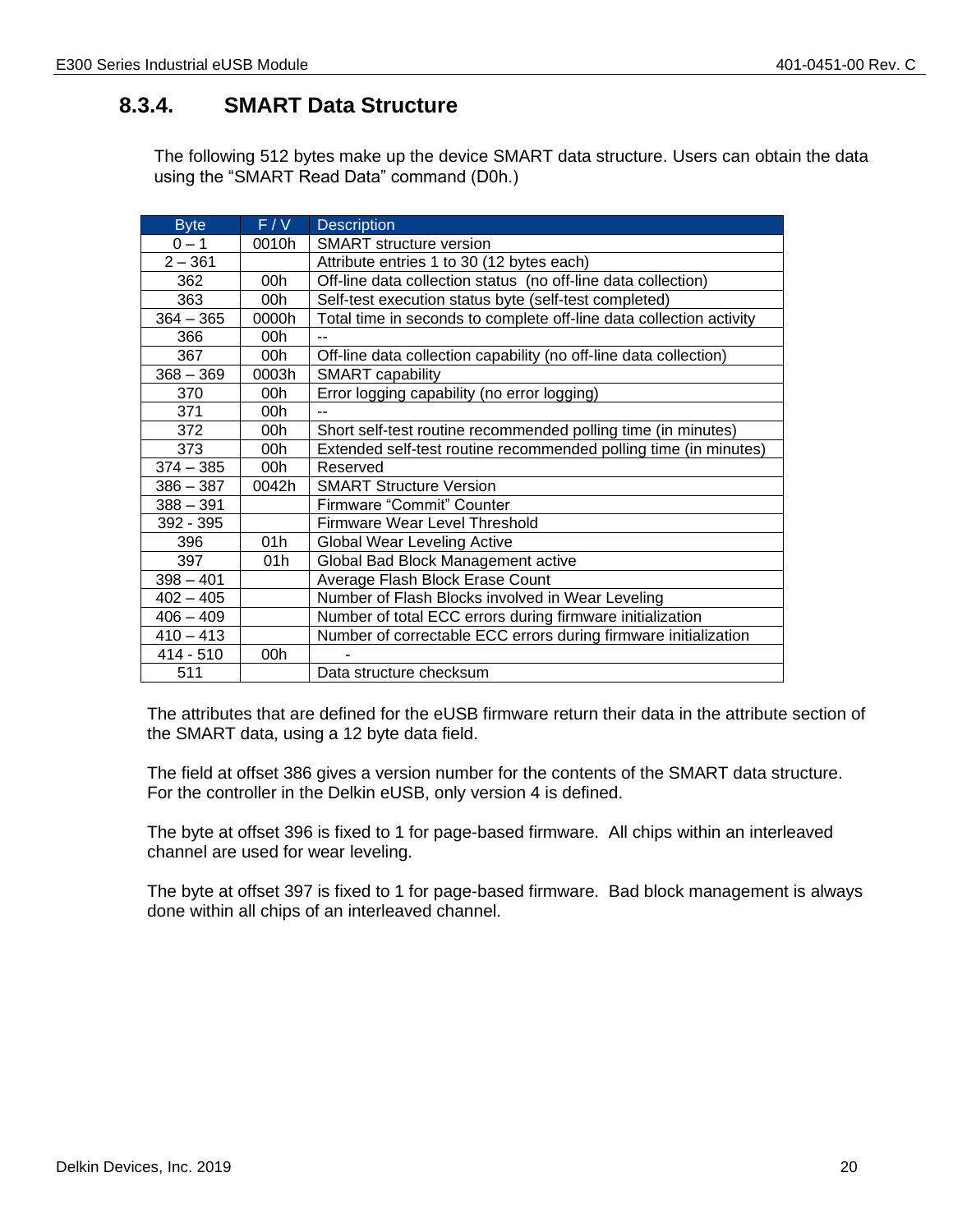## **8.3.5. Spare Block Count Attribute**

<span id="page-20-0"></span>This attribute gives information about the amount of available spare blocks.

| Offset   | Value | Description                                                               |
|----------|-------|---------------------------------------------------------------------------|
| -0       | 196   | Attribute ID - Reallocation Count                                         |
| $1 - 2$  | 0003h | Flags - Pre-fail type, attribute value is updated during normal operation |
| 3        |       | Attribute value. The value returned here is the percentage of remaining   |
|          |       | spare blocks summed over all flash chips, i.e. (100 x current spare       |
|          |       | blocks / initial spare blocks)                                            |
| 4        |       | Attribute value (worst value)                                             |
| $5 - 7$  |       | Sum of the initial number of spare blocks for all flash chips             |
| $8 - 10$ |       | Sum of the current number of spare blocks for all flash chips             |
| 11       | 00h   | Reserved                                                                  |

This attribute is used for the SMART Return Status command. If the attribute value field is less than the spare block threshold (currently fixed at 10), the SMART Return Status command will indicate a threshold exceeded condition.

## **8.3.6. Spare Block Count Worst Chip Attribute Threshold**

<span id="page-20-1"></span>This attribute gives information about the amount of available spare blocks on the interleave channel that has the lowest current number of spare blocks.

| Offset         | Value | Description                                                               |
|----------------|-------|---------------------------------------------------------------------------|
| $\mathbf 0$    | 213   | Attribute ID - Spare Block Count Worst Channel (vendor specific)          |
| $1 - 2$        | 0003h | Flags - Pre-fail type, attribute value is updated during normal operation |
| $\overline{3}$ |       | Attribute value. The value returned here is from all interleaved channels |
|                |       | the worst percentage of remaining spare blocks i.e. (100 * current spare  |
|                |       | blocks / initial spare blocks).                                           |
| $\overline{4}$ |       | Attribute value (worst value)                                             |
| $5 - 7$        |       | Initial number of spare blocks of the interleave channel with the lowest  |
|                |       | current number of spare blocks                                            |
| $8 - 10$       |       | Current number of spare blocks of the interleave channel with the lowest  |
|                |       | current number of spare blocks                                            |
| 11             | 00h   | Reserved                                                                  |

## **8.3.7. Erase Count Attribute**

<span id="page-20-2"></span>This attribute gives information about the amount of flash block erases that have been performed.

| Offset   | Value | Description                                                                                                                                                                                                |
|----------|-------|------------------------------------------------------------------------------------------------------------------------------------------------------------------------------------------------------------|
| 0        | 229   | Attribute ID - Erase Count Usage (vendor specific)                                                                                                                                                         |
| $1 - 2$  | 000Xh | Flags - Pre-fail or Advisory type, attribute value is updated during normal<br>operation                                                                                                                   |
| 3        |       | Attribute value. The value returned here is an estimation of the<br>remaining card life, in percent, based on the number of flash block<br>erases compared to the target number of erase cycles per block. |
| 4        |       | Attribute value (worst value)                                                                                                                                                                              |
| $5 - 10$ |       | Estimated total number of block erases.                                                                                                                                                                    |
| 11       | 00h   | Reserved                                                                                                                                                                                                   |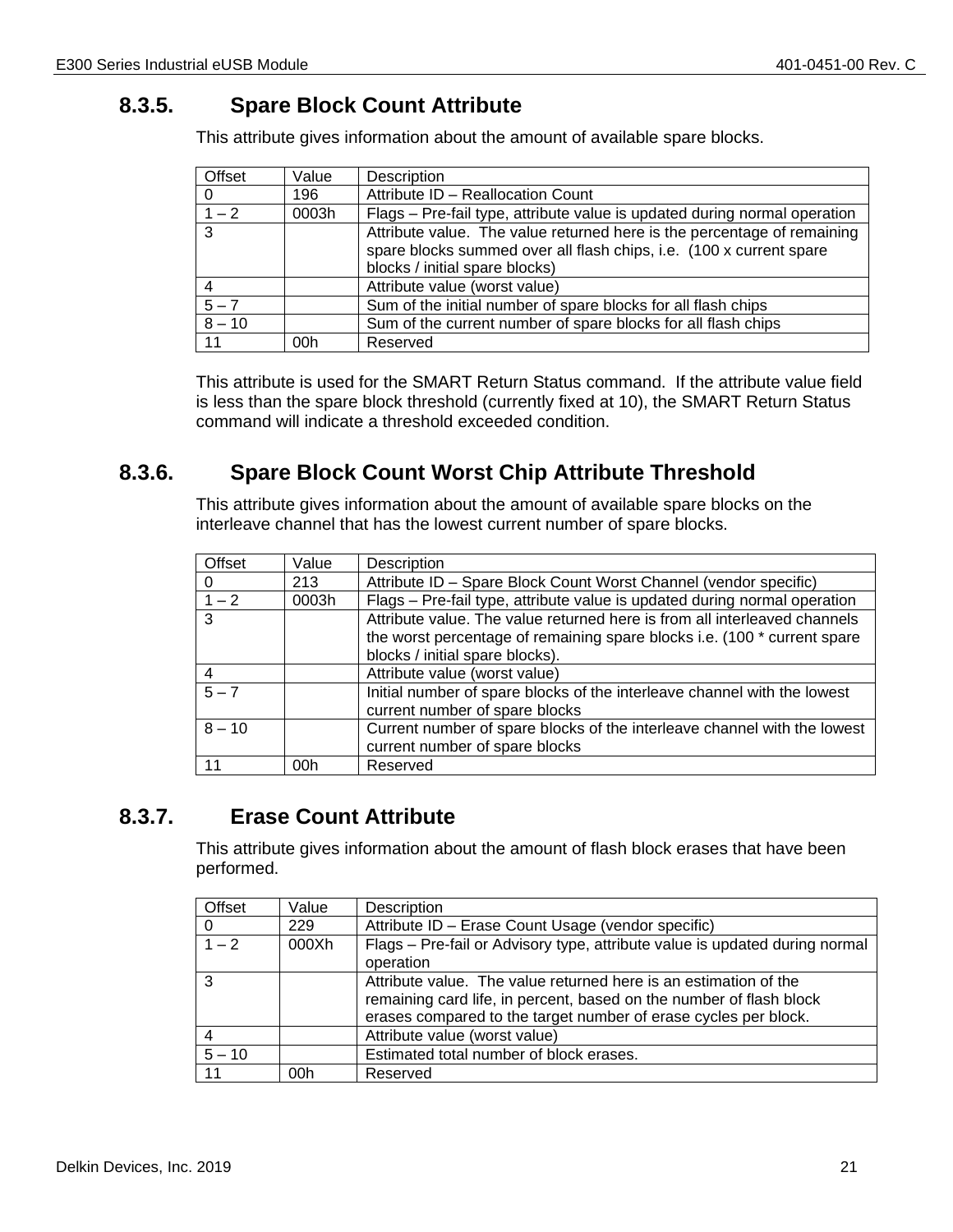This attribute is used for the SMART Return Status command. If the attribute value field is less than the erase count threshold (currently fixed at 10), the SMART Return Status command will indicate a threshold exceeded condition.

The target number of erase cycles per flash block is taken from the MaxBlockEraseCount column in the Device Description file.

## **8.3.8. Total ECC Errors Attribute**

<span id="page-21-0"></span>This attribute gives information about the total number of ECC errors that have occurred on flash read commands during firmware runtime. This attribute is not used for the SMART Return Status command.

| Offset   | Value | <b>Description</b>                                                        |
|----------|-------|---------------------------------------------------------------------------|
| - 0      | 203   | Attribute ID - Number of ECC Errors                                       |
| $1 - 2$  | 0002h | Flags - Advisory type, attribute value is updated during normal operation |
| -3       | 64h   | Attribute value. This value is fixed at 100.                              |
| -4       | 64h   | Attribute value (worst value)                                             |
| $5 - 8$  |       | Total number of ECC errors (correctable and uncorrectable)                |
| $9 - 10$ |       |                                                                           |
| 11       | 00h   | Reserved                                                                  |

## <span id="page-21-1"></span>**8.3.9. Correctable ECC Errors Attribute**

This attribute gives information about the total number of correctable ECC errors that have occurred on flash read commands during firmware runtime. This attribute is not used for the SMART Return Status command.

| Offset             | Value | <b>Description</b>                                                        |
|--------------------|-------|---------------------------------------------------------------------------|
| l 0                | 204   | Attribute ID - Number of corrected ECC Errors                             |
| $\overline{1-2}$   | 0002h | Flags - Advisory type, attribute value is updated during normal operation |
| $\sqrt{3}$         | 64h   | Attribute value. This value is fixed at 100.                              |
| $\overline{4}$     | 64h   | Attribute value (worst value)                                             |
| $\frac{5-8}{9-10}$ |       | Total number of correctable ECC errors                                    |
|                    |       |                                                                           |
| 11                 | 00h   | Reserved                                                                  |

#### <span id="page-21-2"></span>**8.3.10. Total Number of Reads Attribute**

This attribute gives information about the total number of flash read commands. This can be useful for interpretation of the number of correctable or total ECC errors. This attribute is not used for the SMART Return Status command.

| Offset         | Value | <b>Description</b>                                                        |
|----------------|-------|---------------------------------------------------------------------------|
|                | 232   | Attribute ID - Number of Reads (vendor specific)                          |
| $1 - 2$        | 0002h | Flags - Advisory type, attribute value is updated during normal operation |
| -3             | 64h   | Attribute value. This value is fixed at 100.                              |
| $\overline{4}$ | 64h   | Attribute value (worst value)                                             |
| $5 - 10$       |       | Total number of flash read commands                                       |
|                | 00h   | Reserved                                                                  |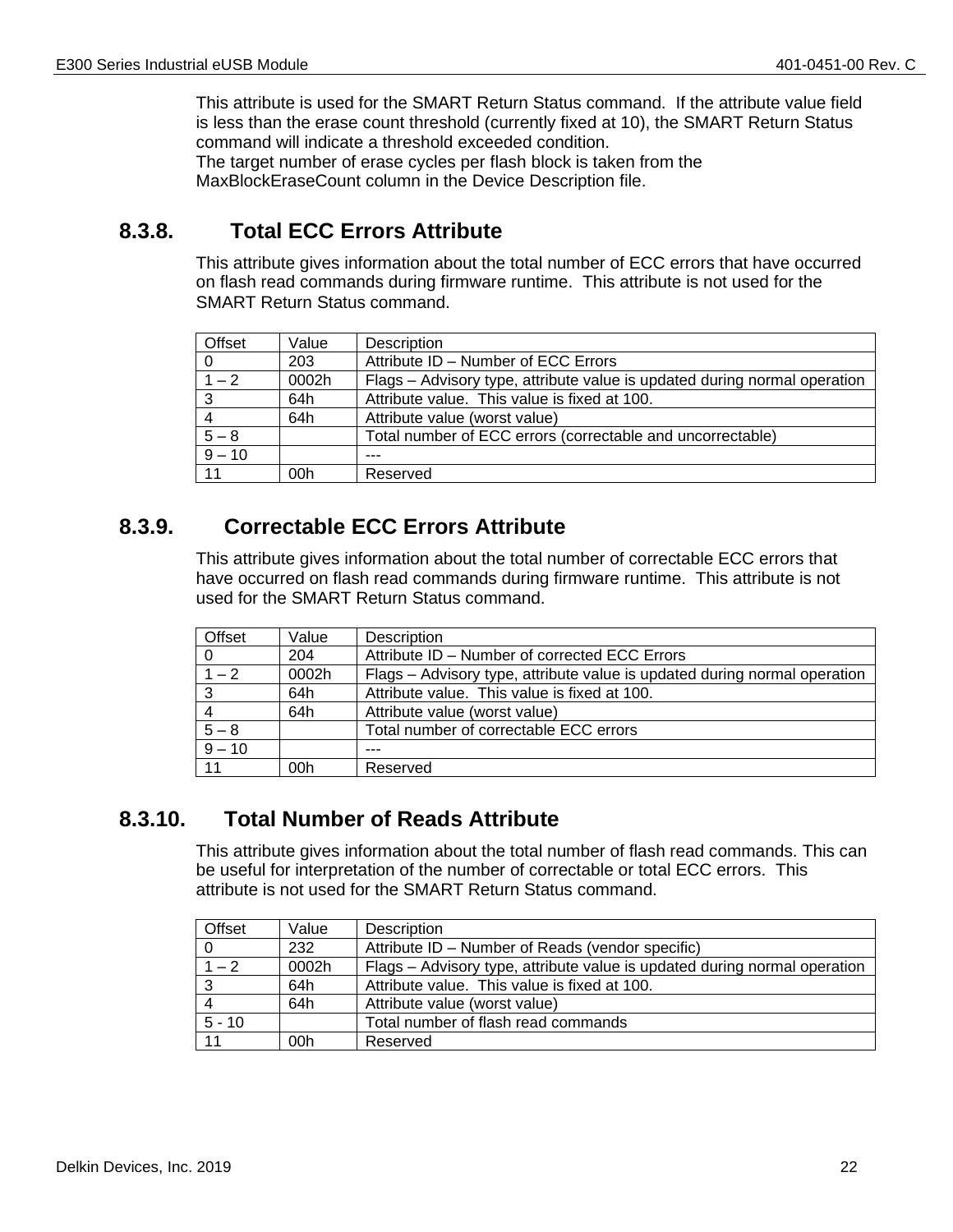#### <span id="page-22-0"></span>**8.3.11. Power On Count Attribute**

| Offset         | Value | Description                                                               |
|----------------|-------|---------------------------------------------------------------------------|
| $\overline{0}$ | 12    | Attribute ID - Power On Count (vendor specific)                           |
| $1 - 2$        | 0002h | Flags - Advisory type, attribute value is updated during normal operation |
| $\mathbf{3}$   | 64h   | Attribute value. This value is fixed at 100.                              |
|                | 64h   | Attribute value (worst value)                                             |
| $5 - 8$        |       | Number of Power On cycles                                                 |
| $9 - 10$       |       |                                                                           |
| 11             | 00h   | Reserved                                                                  |

## <span id="page-22-1"></span>**8.3.12. Total LBAs Written Attribute**

This attribute gives the total amount of data written to the disk, in units of 32MB (65536 sectors.) This number can be converted to Terabytes Written (TBW) by dividing the raw attribute value by 2<sup>15</sup>.

| Offset   | Value | <b>Description</b>                                                        |
|----------|-------|---------------------------------------------------------------------------|
| -0       | 241   | Attribute ID – Total LBAs Written (vendor specific)                       |
| $1 - 2$  | 0002h | Flags - Advisory type, attribute value is updated during normal operation |
| - 3      | 64h   | Attribute value. This value is fixed at 100.                              |
|          | 64h   | Attribute value (worst value)                                             |
| $5 - 10$ |       | Total number of LBAs written to the disk, divided by 65536                |
|          | 00h   | Reserved                                                                  |

## <span id="page-22-2"></span>**8.3.13. Total LBAs Read Attribute**

This attribute gives the total amount of data read from the disk, in units of 32MB (65536 sectors.) This number can be converted to Terabytes read by dividing the raw attribute value by  $2^{15}$ .

| Offset       | Value | Description                                                               |
|--------------|-------|---------------------------------------------------------------------------|
| - 0          | 241   | Attribute ID – Total LBAs Read (vendor specific)                          |
| $1 - 2$      | 0002h | Flags – Advisory type, attribute value is updated during normal operation |
| $\mathbf{3}$ | 64h   | Attribute value. This value is fixed at 100.                              |
| -4           | 64h   | Attribute value (worst value)                                             |
| $5 - 10$     |       | Total number of LBAs read from the disk, divided by 65536                 |
|              | 00h   | Reserved                                                                  |

## <span id="page-22-3"></span>**8.3.14. Anchor Block Status Attribute**

This attribute reports how many times the Anchor block of the card has been re-written, either by the Anchor block repair routine, or by a firmware update.

| Offset   | Value | Description                                                               |
|----------|-------|---------------------------------------------------------------------------|
| $\Omega$ | 214   | Attribute ID - Anchor Block Status (vendor specific)                      |
| $1 - 2$  | 0002h | Flags - Advisory type, attribute value is updated during normal operation |
| 3        | 64h   | Attribute value. This value is fixed at 100.                              |
|          | 64h   | Attribute value (worst value)                                             |
| $5 - 8$  |       | Anchor Block Write Count                                                  |
| $9 - 10$ |       |                                                                           |
| 11       | 00h   | Reserved                                                                  |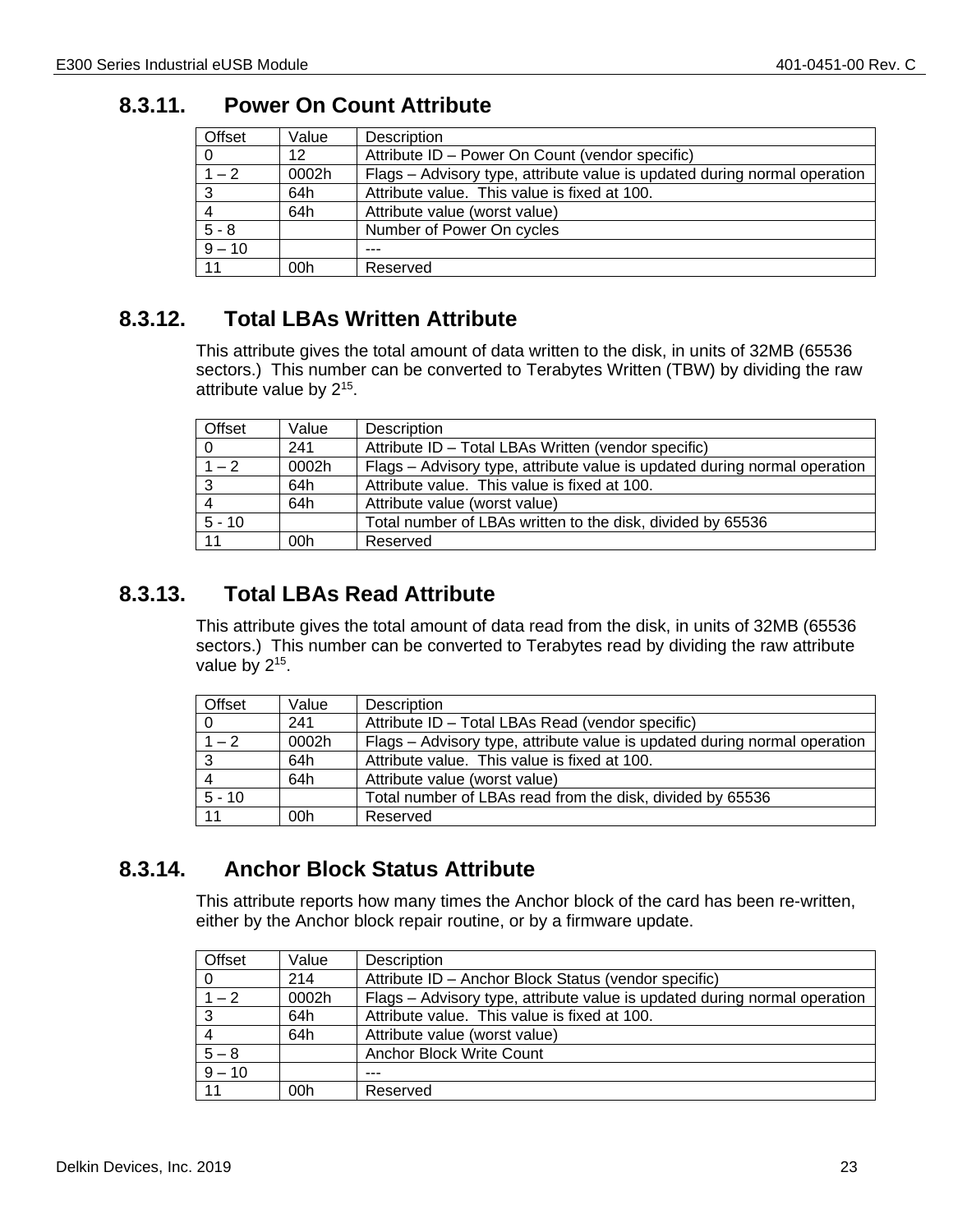## <span id="page-23-0"></span>**8.3.15. Trim Status Attribute**

This attribute gives percent ratio for the disk space that is currently in the trimmed state.

| Offset   | Value | Description                                                               |
|----------|-------|---------------------------------------------------------------------------|
|          | 215   | Attribute ID - Trim Status (vendor specific)                              |
| $1 - 2$  | 0002h | Flags – Advisory type, attribute value is updated during normal operation |
| -3       |       | Attribute value.                                                          |
| 4        |       | Attribute value (worst value)                                             |
| $5 - 10$ |       | ---                                                                       |
|          | 00h   | Reserved                                                                  |

## <span id="page-23-1"></span>**8.3.16. SMART Read Attribute Thresholds**

COMMAND CODE: B0h with a Feature Register value of D1h

PROTOCOL: PIO data in.

INPUTS:

| Register             | 6 | 5 | 4 | C                |  |  |
|----------------------|---|---|---|------------------|--|--|
| Features             |   |   |   | D <sub>1</sub> h |  |  |
| <b>Sector Count</b>  |   |   |   |                  |  |  |
| Sector Number        |   |   |   |                  |  |  |
| <b>Cylinder Low</b>  |   |   |   | 4Fh              |  |  |
| <b>Cylinder High</b> |   |   |   | C <sub>2</sub> h |  |  |
| Device/Head          |   |   |   |                  |  |  |
| Command              |   |   |   | B <sub>0</sub> h |  |  |

NORMAL OUTPUTS: None required.

- ERROR OUTPUTS: Aborted if the signature in the Cylinder registers is invalid or if SMART is not enabled.
- DESCRIPTION: This command returns one sector of SMART attribute thresholds. The data structure returned is:

| Offset      | Value | <b>Description</b>                                  |  |  |  |
|-------------|-------|-----------------------------------------------------|--|--|--|
| $0 - 1$     | 001h  | <b>SMART</b> structure version                      |  |  |  |
| $2 - 361$   |       | Attribute threshold entries 1 to 30 (12 bytes each) |  |  |  |
| $362 - 379$ | 00h   | Reserved                                            |  |  |  |
| $380 - 510$ | 00h   | ---                                                 |  |  |  |
| 511         |       | Data structure checksum                             |  |  |  |

## <span id="page-23-2"></span>**8.3.17. Spare Block Count Attribute Threshold**

| <b>Offset</b> | Value | <b>Description</b>                       |
|---------------|-------|------------------------------------------|
|               | 196   | Attribute ID - Reallocation Count        |
|               | 0Ah   | Spare Block Count Threshold, fixed at 10 |
| $2 - 11$      | 00h   | Reserved                                 |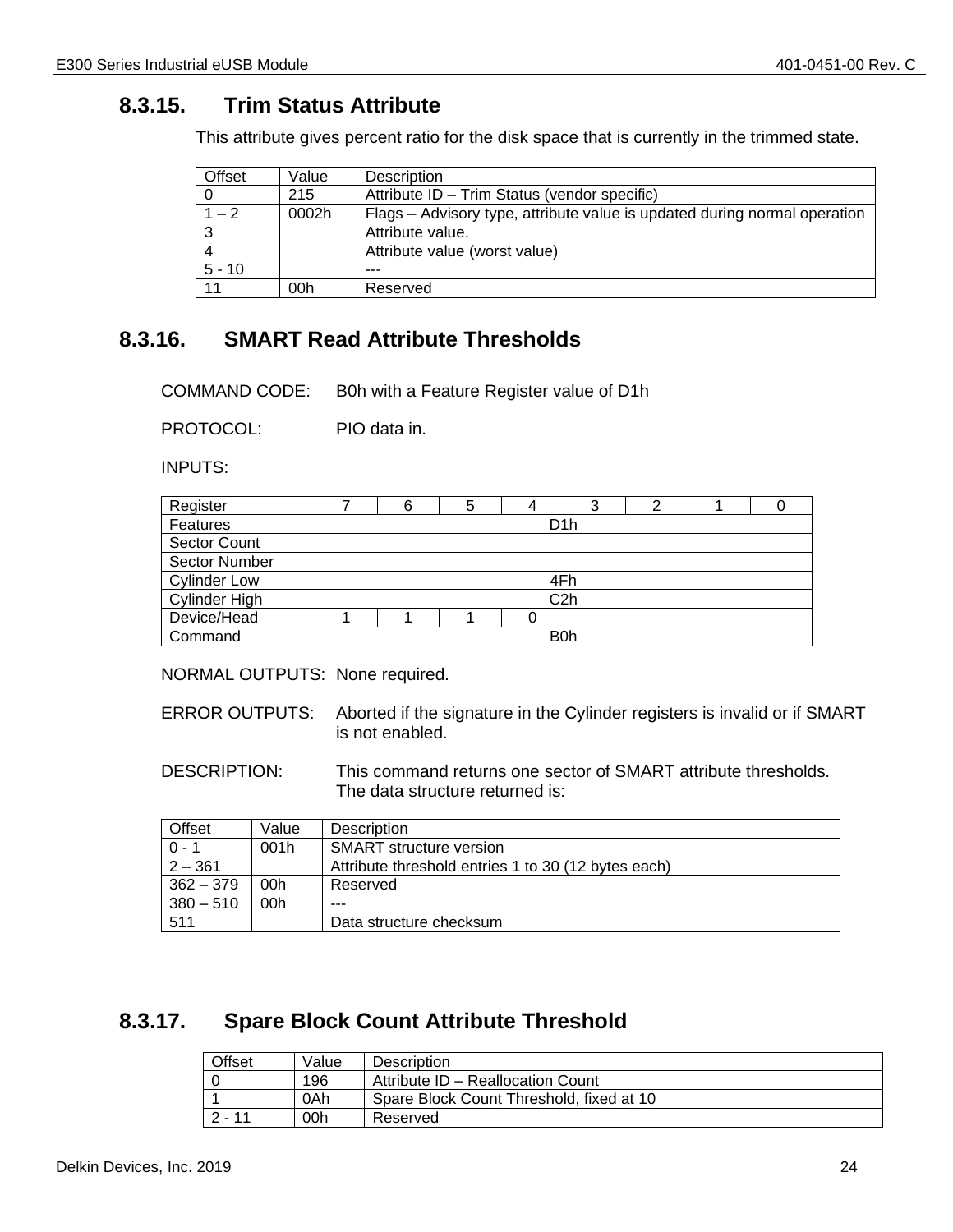#### <span id="page-24-0"></span>**8.3.18. Spare Block Count Worst Channel Attribute Threshold**

| Offset   | Value | Description                                                      |
|----------|-------|------------------------------------------------------------------|
|          | 213   | Attribute ID - Spare Block Count Worst Channel (vendor specific) |
|          | 0Ah   | Spare Block Count Worst Channel Threshold, fixed at 10           |
| $2 - 11$ | 00h   | Reserved                                                         |

#### <span id="page-24-1"></span>**8.3.19. Erase Count Attribute Threshold**

| Offset   | Value | <b>Description</b>                                 |
|----------|-------|----------------------------------------------------|
|          | 229   | Attribute ID – Erase Count Usage (vendor specific) |
|          | 0Ah   | Erase Count Threshold, fixed at 10                 |
| $2 - 11$ | 00h   | Reserved                                           |

## <span id="page-24-2"></span>**8.3.20. Total ECC Errors Attribute Threshold**

| Offset    | Value | <b>Description</b>                              |
|-----------|-------|-------------------------------------------------|
|           | 203   | Attribute ID – Number of ECC errors             |
|           | 00h   | No threshold for the Total ECC Errors Attribute |
| $12 - 11$ | 00h   | Reserved                                        |

## <span id="page-24-3"></span>**8.3.21. Correctable ECC Errors Attribute Threshold**

| Offset | Value | <b>Description</b>                                    |
|--------|-------|-------------------------------------------------------|
|        | 204   | Attribute ID – Number of corrected ECC errors         |
|        | 00h   | No threshold for the Correctable ECC Errors Attribute |
| 2 - 11 | 00h   | Reserved                                              |

#### <span id="page-24-4"></span>**8.3.22. UDMA CRC Errors Attribute Threshold**

| Offset   | Value | Description                                    |
|----------|-------|------------------------------------------------|
|          | 199   | Attribute ID - UDMA CRC error rate             |
|          | 00h   | No threshold for the UDMA CRC Errors Attribute |
| $2 - 11$ | 00h   | Reserved                                       |

#### <span id="page-24-5"></span>**8.3.23. Total Number of Reads Attribute Threshold**

| Offset   | Value | <b>Description</b>                                   |
|----------|-------|------------------------------------------------------|
|          | 232   | Attribute ID – Number of Reads (vendor specific)     |
|          | 00h   | No threshold for the Total Number of Reads Attribute |
| $2 - 11$ | 00h   | Reserved                                             |

## <span id="page-24-6"></span>**8.3.24. Power On Count Attribute Threshold**

| Offset | Value | <b>Description</b>                            |
|--------|-------|-----------------------------------------------|
|        | 12    | Attribute ID - Power On Count                 |
|        | 00h   | No threshold for the Power On Count Attribute |
| 2 - 11 | 00h   | Reserved                                      |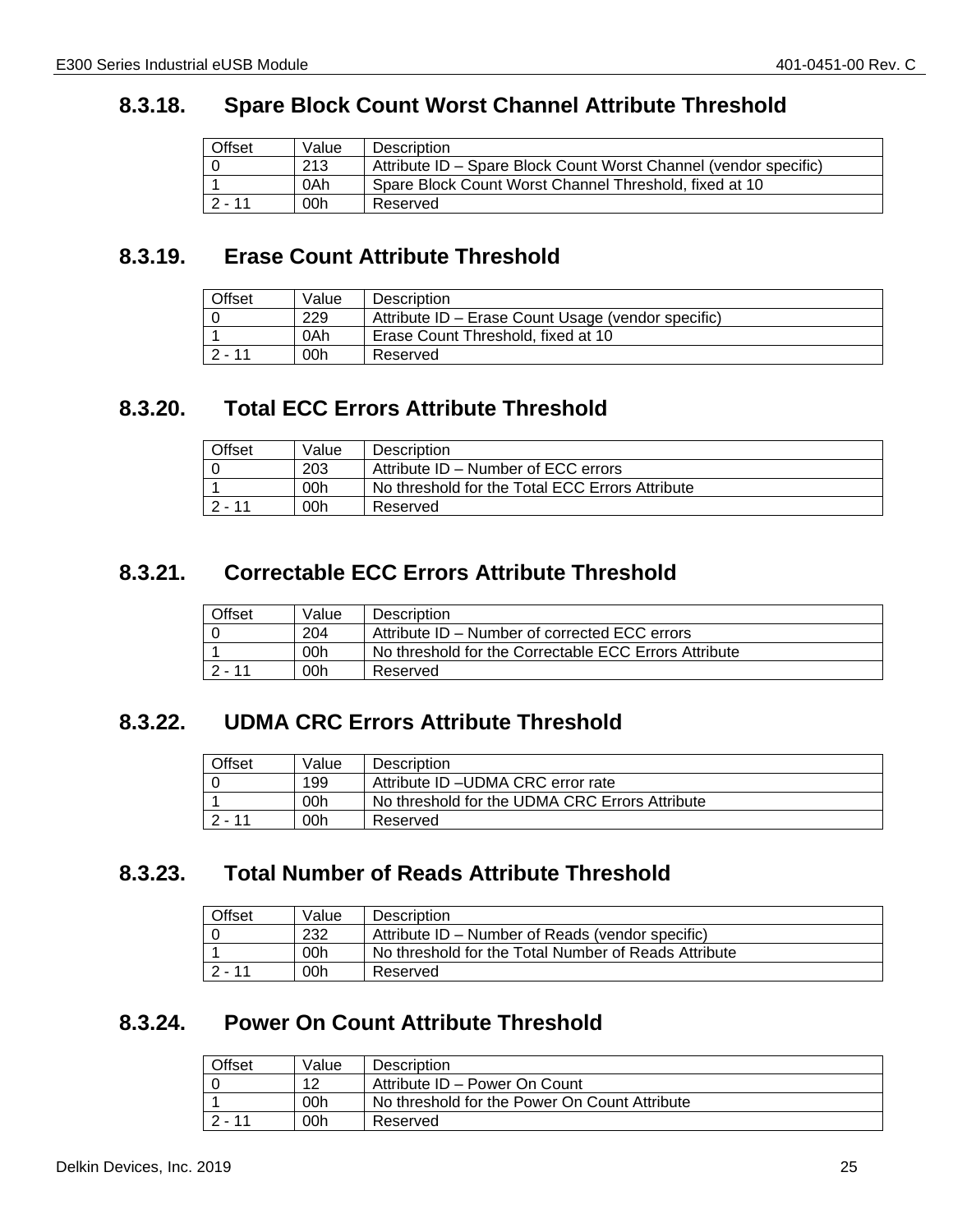#### <span id="page-25-0"></span>**8.3.25. Total LBAs Written Attribute Threshold**

| Offset   | Value | Description                                         |
|----------|-------|-----------------------------------------------------|
|          | 241   | Attribute ID - Total LBAs Written (vendor specific) |
|          | 00h   | No threshold for the Total LBAs Written Attribute   |
| $2 - 11$ | 00h   | Reserved                                            |

## <span id="page-25-1"></span>**8.3.26. Total LBAs Read Attribute Threshold**

| Offset | Value | Description                                      |
|--------|-------|--------------------------------------------------|
|        | 242   | Attribute ID - Total LBAs Read (vendor specific) |
|        | 00h   | No threshold for the Total LBAs Read Attribute   |
| 2 - 11 | 00h   | Reserved                                         |

## <span id="page-25-2"></span>**8.3.27. Anchor Block Status Attribute Threshold**

| Offset   | Value | <b>Description</b>                                   |
|----------|-------|------------------------------------------------------|
|          | 214   | Attribute ID - Anchor Block Status (vendor specific) |
|          | 00h   | No threshold for the Anchor Block Status Attribute   |
| $2 - 11$ | 00h   | Reserved                                             |

#### <span id="page-25-3"></span>**8.3.28. Trim Status Attribute Threshold**

| Offset   | Value | Description                                  |
|----------|-------|----------------------------------------------|
|          | 215   | Attribute ID - Trim Status (vendor specific) |
|          | 00h   | No threshold for the Trim Status Attribute   |
| $2 - 11$ | 00h   | Reserved                                     |

## <span id="page-25-4"></span>**8.3.29. SMART Return Status**

COMMAND CODE: B0h with a Feature Register value of DAh

PROTOCOL: Non-data

INPUTS:

| Register            |                  | 6   | 5 | 4 | 3                |  |  |  |
|---------------------|------------------|-----|---|---|------------------|--|--|--|
| Features            |                  | DAh |   |   |                  |  |  |  |
| <b>Sector Count</b> |                  |     |   |   |                  |  |  |  |
| Sector Number       |                  |     |   |   |                  |  |  |  |
| <b>Cylinder Low</b> | 4Fh              |     |   |   |                  |  |  |  |
| Cylinder High       | C <sub>2</sub> h |     |   |   |                  |  |  |  |
| Device/Head         |                  |     |   |   |                  |  |  |  |
| Command             |                  |     |   |   | B <sub>0</sub> h |  |  |  |

NORMAL OUTPUTS: Returns a status indication as described below.

ERROR OUTPUTS: Aborted if the signature in the Cylinder registers is invalid or if SMART is not enabled.